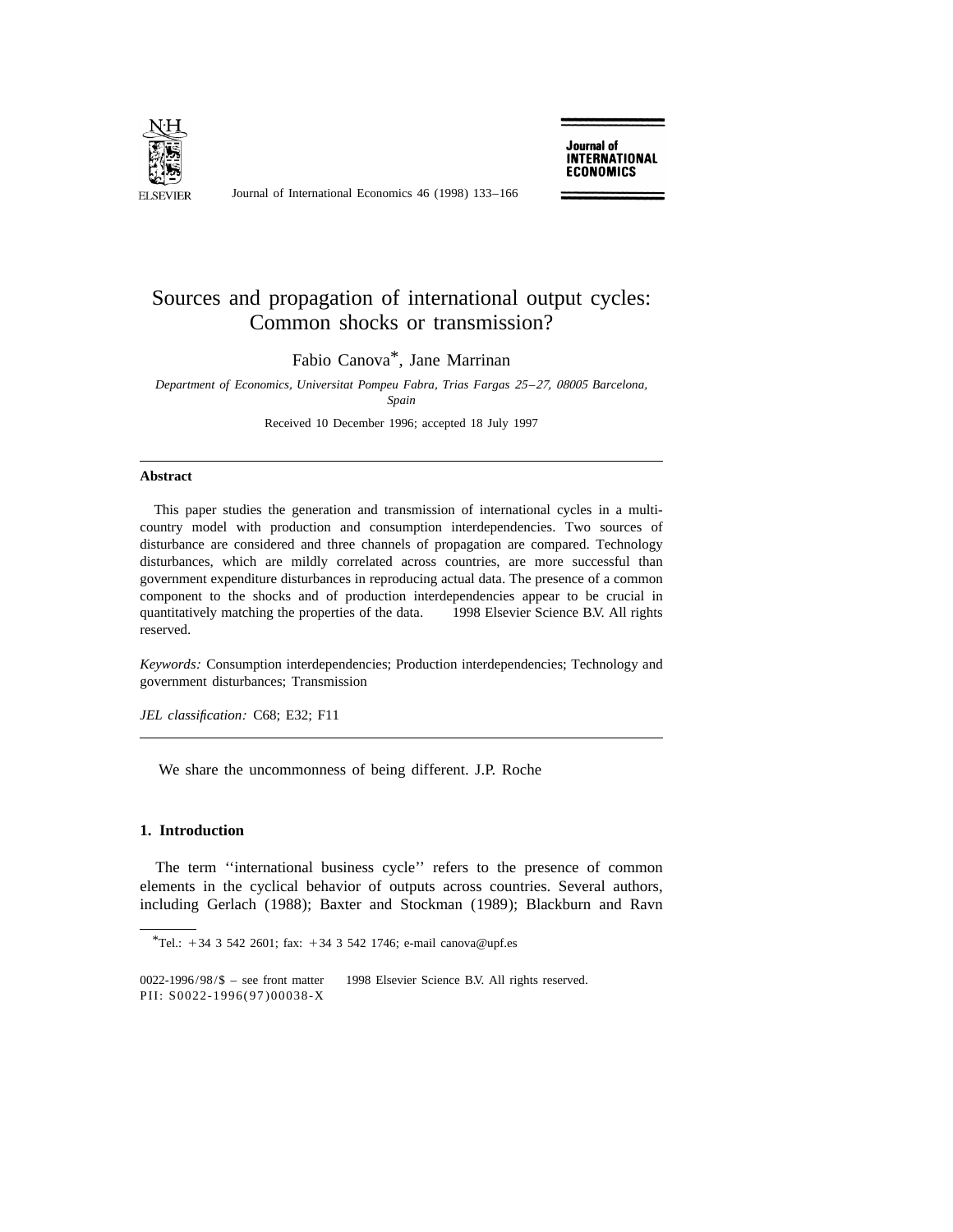(1992); Backus and Kehoe (1992) Gregory et al. (1995), among others, have documented the existence of commonalities in economic activity across countries using a variety of methods. Economic similarities can be accounted for by the presence of interdependencies in either goods or asset markets, which spill country-specific shocks across the world, by common exogenous disturbances or both. Within each category, demand and supply factors can induce international business cycles.

Whether cyclical movements in economic activity are primarily attributable to demand or supply disturbances is a long standing question that has been tackled from many points of view in a closed economy (see, e.g., Blanchard, 1989; King et al., 1991; Cooley and Ohanian, 1991; Christiano and Eichenbaum, 1992; Gali, 1992, among others) but the answers provided have often been contradictory. In an international context the generation and transmission of business cycles has received substantial attention in the past (see, e.g., Morgenstern, 1959) but has only been partially analyzed with the tools of modern dynamic theory (see, e.g., Cantor and Mark, 1988; Canova and Dellas, 1993).

Knowledge of what generates and transmits cycles across countries is important for policy purposes. The issues surrounding the problem of generation are well understood. If, as widely perceived, output fluctuations are undesirable and foreign demand shocks are largely responsible, there may be a role for aggregate Keynesian-type policies cushioning the economy from foreign disturbances. On the other hand, as often emphasized in the real business cycle literature, if cyclical fluctuations in economic activity are the optimal response to unforeseen disturbances of both domestic and foreign origin, rather than mitigating fluctuations per se, a more appropriate role for the government is to reduce economically relevant uncertainties.

Identifying the channels of international propagation is also crucial. For example, in designing policies to sterilize undesirable disturbances, it is important to know not only whether shocks have domestic or foreign origin but also whether transmission occurs through goods or financial markets. In addition, free trade agreements, which have generated considerable debate in policy circles in the last few years, will have a different impact on the cyclical properties of output depending on whether and how disturbances are transmitted.

The empirical evidence regarding these issues is somewhat scant. Canova and Dellas (1993) document that trade interdependencies in intermediate goods are important in explaining the transmission of country-specific disturbances in post WWII data. They also find that after 1973 the presence of common disturbances plays a role in accounting for international output comovements. Cole and Obstfeld (1991), Backus et al. (1992) and Crucini and Baxter (1995) suggest that international risk sharing occurs primarily through the goods markets and that the welfare loss due to incomplete or autarkic financial markets appears to be small.

This paper contributes to the debate by building a multi-country general equilibrium model where it is possible to distinguish the contribution of different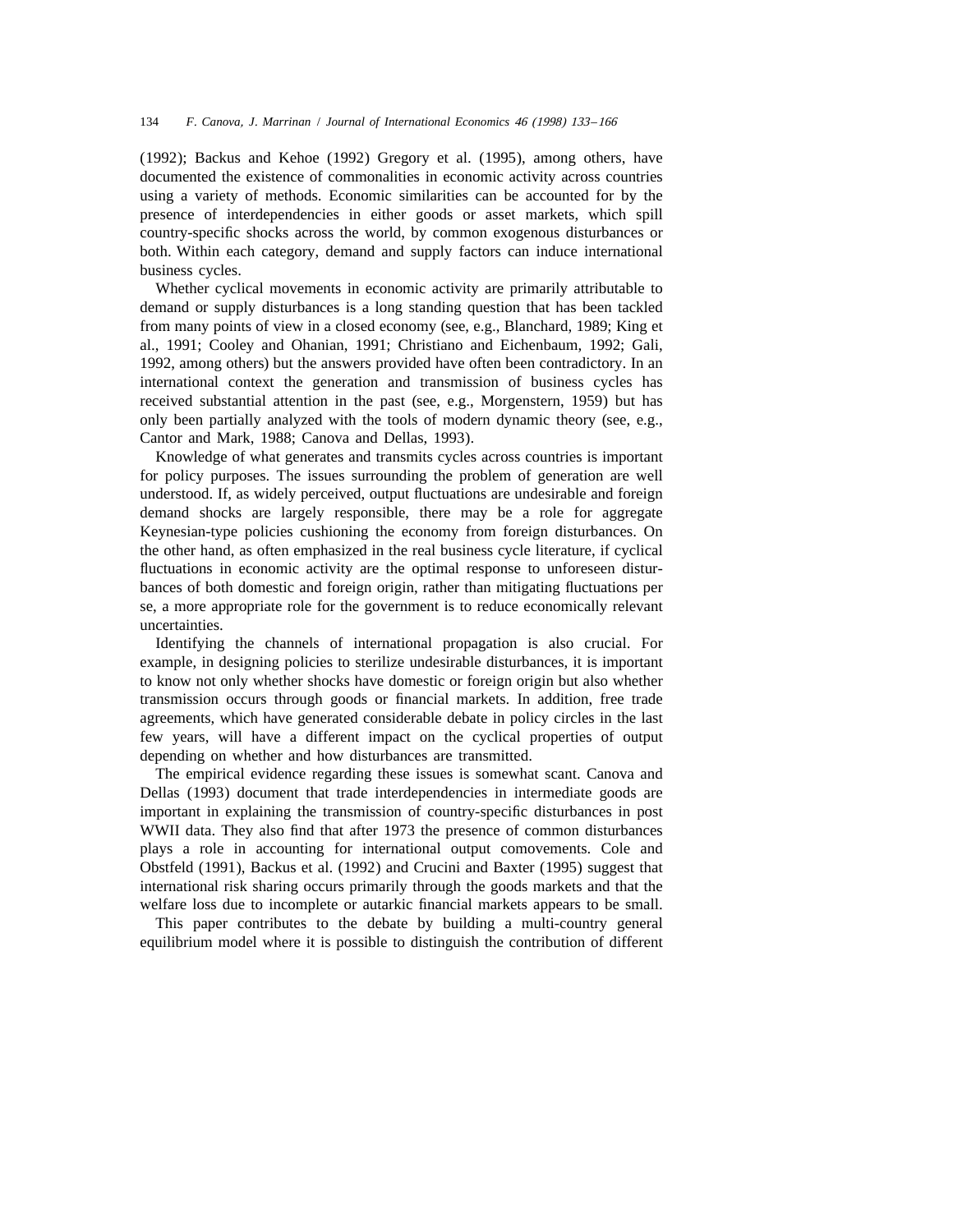types of disturbances as sources of output fluctuations and to quantify the importance of trade interdependencies in both intermediate and final goods in transmitting shocks across countries. The model employed, which is described in Section 2, is general and differs from those of Cantor and Mark (1988), Mendoza (1991a), Backus et al. (1992), Baxter and Crucini (1993) and Stockman and Tesar (1994) in at least three respects. First, each country specializes in the production of one good. Second, agents in each country consume an array of goods and government expenditure yields direct utility for domestic consumers. Third, foreign capital is used as an intermediate good in the production of domestic final goods. Allowing for production interdependencies introduces an important and previously neglected channel through which country-specific disturbances can be propagated across countries.

One type of disturbance we consider takes the form of exogenous government expenditure shocks (as, e.g., in Christiano and Eichenbaum, 1992). These shocks leave the instantaneous marginal product of factors of production unchanged but generate dynamic responses across countries because they modify the flow of consumption services accruing to domestic households. Consequently, governments influence trade of final goods, as consumers substitute foreign for domestic goods in response to the disturbances, affect trade of intermediate goods, as consumers substitute leisure intertemporally and change investment patterns, and alter production levels around the world (see Ashauer, 1989, for an empirical documentation of a closed economy version of this effect for the US economy).

A second type of disturbance is modelled as an exogenous technology disturbance. These shocks affect the marginal product of factors of production, influence investment opportunities within each country and alter trade of final goods because of income effects. One crucial difference between the two sources of disturbances is in the way they impact on trade flows: government shocks first alter net exports of consumption goods and later net exports of investment goods as leisure choices change. For technology shocks the order is reversed.

The stylized properties of the actual data are summarized in Section 3 using statistics based on the impulse response function of outputs. In this we follow Cogley and Nason (1995) and we extend their point of view by looking at the international interaction of output persistence. The statistics used measure the location and the size of the peak response, the length of the expansion phase and the total impact multipliers following a (reduced form) output shock.

Section 4 describes how the two types of disturbances generate international cycles in three cases – one where shocks are contemporaneously uncorrelated across countries and transmission occurs because of production interdependencies, one where shocks are contemporaneously uncorrelated and transmission occurs because of consumption interdependencies and one where shocks are contemporaneously correlated and no trade in either investment or consumption goods occur – and discusses the properties of the spillover mechanism in each case.

Section 5 asks whether a realistic parameterization of the model is able to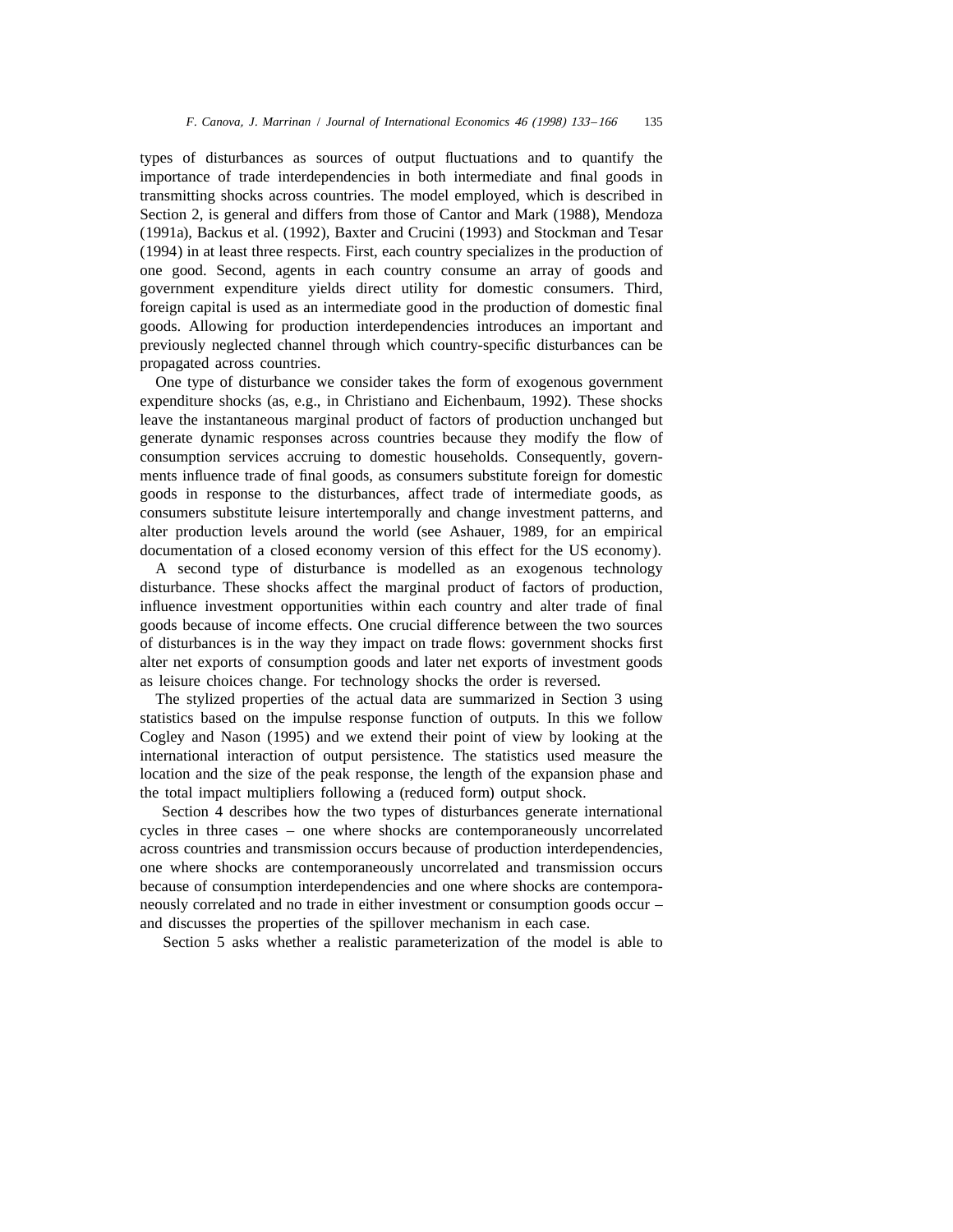reproduce the main features of the actual impulse response function of output. In particular, we are interested in knowing which of the two disturbances generate summary statistics for simulated output responses which are similar to those of the actual data and through what channel they act.

The results indicate that, when the model is parametrized so that the three countries all resemble the US, knowledge of the source of fluctuations is somewhat irrelevant in determining the qualitative features of the propagation of output shocks across countries. Both disturbances generate a delayed peak response in foreign outputs which is similar in location and magnitude to that observed in the actual data. However, government expenditure disturbances can also generate a delayed peak response in the country experiencing the shock, a feature which is not present when technology shocks drive the cycle. Both models also fail to reproduce the magnitude and the asymmetries of total multipliers and the length of the expansion phase. Quantitatively, a model with government expenditure shocks accounts for US and German output dynamics better than a model with technology disturbances, while for Japan the ordering is reversed. Also, among the three channels of transmission, it is the presence of a common component to the shocks which best accounts for output dynamics.

The inclusion of cross-country heterogeneities, in particular heterogeneity in the distribution of the exogenous processes, is important in generating asymmetries in simulated total multipliers and improves somewhat the quantitative performance of the model. With a country-specific parameterization, the model with technology disturbances accounts best for the propagation of German and Japan output shocks while for US output shocks the performance of the two versions of the model is similar. Once again the presence of a common component to the shocks is important in quantitatively reproducing actual data but now the importance of production interdependence is substantially increased. Section 6 concludes.

# **2. The model**

We consider an *N* country model with *N* consumption goods, where each country specializes in the production of one good. We abstract from money, not because we believe that monetary aspects are unimportant in generating or transmitting business cycles, but because we do not have simple models of money which can produce quantitatively interesting real cyclical effects (see, e.g., Danthine and Donaldson, 1986).

Each country is populated by a large number of identical agents and labor is assumed to be immobile across countries. Preferences of the representative agent of country  $h, h = 1, \ldots, N$ , are given by:

$$
E_0 \sum_{t=0}^{\infty} \beta^t U(c_{ht}^* l_{ht}) = E_0 \sum_{t=0}^{\infty} \frac{\beta^t}{1 - \sigma_h} \left[ \left( \prod_{j=1}^N c_{hji}^{* \theta_{hj}} \right) l_{ht}^{(1 - \sum_{j=1}^N \theta_{hj})} \right]^{1 - \sigma_h}
$$
(1)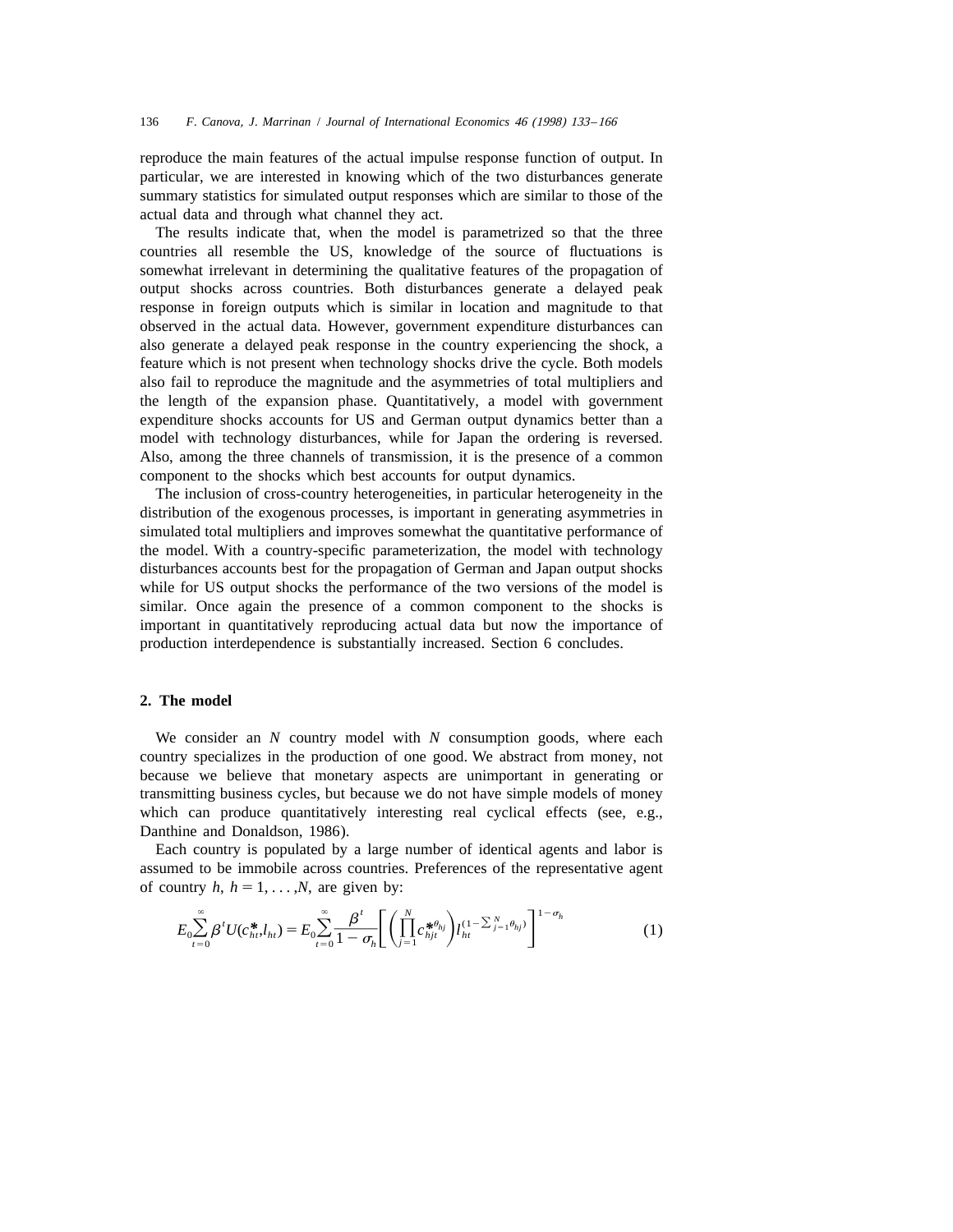with  $c_{hit}^* = c_{hit} + \phi_h g_{ht}$  if  $h = j$  and  $c_{hit}^* = c_{hit}$  if  $h \neq j$ , where  $c_{hit}$  is the consumption of good *j* by the representative agent of country *h*. Agents value the services of up to *N* consumption goods: if good *j* is not enjoyed by residents of country *h*,  $\theta_{hi} = 0$ . Government consumption expenditure yields direct utility for the representative agent of its own country (as in, e.g., Baxter and King, 1993). When  $\phi_h = 0$  government *h* consumption expenditure does not affect utility, while for  $\phi_h = 1$ , government and private domestic consumption are perfect substitutes. One way to rationalize our specification is to think of the government as having a linear technology,  $m_t = \phi_h g_{ht}$ , through which it produces services for private use. If  $\phi_h \leq 1$ , it is costly for the society to have the government provide these consumption services.

Consumption goods are produced according to:

$$
Y_{ht} = A_{ht} \left( \prod_{j=1}^{N} K_{hjt}^{\alpha_{hj}} \right) (X_{ht} N_{ht})^{1 - \sum_{j=1}^{N} \alpha_{hj}} \ \ \forall h, j
$$
 (2)

where  $X_{ht} = \gamma_h X_{ht-1}$  with  $\gamma_h \ge 1 \forall h$ .  $X_{ht}$  represents labor-augmenting Hicks-neutral deterministic technological progress. Production is subject to a technological disturbance  $A_{ht}$  and requires domestic labor and up to  $N$  intermediate capital inputs. If an intermediate input produced in country *j* is not used in producing final goods in country *h*,  $\alpha_{hi} = 0$ . Intermediate capital goods are accumulated according to:

$$
K_{hjt+1} = (1 - \delta_j)K_{hjt} + \psi(I_{hjt}/K_{hjt})K_{hjt} \quad \forall h, j
$$
 (3)

where  $\psi(I_{hit}/K_{hit})$  represents the cost in country *h* of using intermediate capital inputs produced in country *j* and satisfies  $\psi \ge 0$ ,  $\psi' \ge 0$ ,  $\psi'' \le 0$ .

Mendoza (1991a), Backus et al. (1992) and Baxter and Crucini (1993) have shown that in a one-good international model transaction costs help to avoid unrealistic unidirectional capital flights in response to technology shocks. The formulation adopted here is similar to that of Baxter and Crucini (1993) and was chosen because it retains simplicity, while linking transaction costs to Tobin's *Q*.  $[\psi'(I_{hit}/K_{hit})]^{-1}$  is in fact Tobin's *Q*, i.e. the price of existing capital in location *h* relative to the price of new capital produced in location  $j = 1, \ldots, N$ . Note that because of production interdependencies, unidirectional capital flights need not occur in this model: capital may flow toward the country experiencing positive output disturbances (so that  $I_{hi} > 0$ ), but there may also be a contemporaneous flow in the opposite direction as investments in intermediate goods used by other countries (say,  $I_{ih}$ ) increase with domestic wealth.

Leisure choices are constrained by:

$$
0 \le l_{ht} + N_{ht} \le 1 \ \forall h \tag{4}
$$

where we normalize the total endowment of time in each country to be equal to 1.

To ensure a balanced growth path with a stationary distribution of wealth, we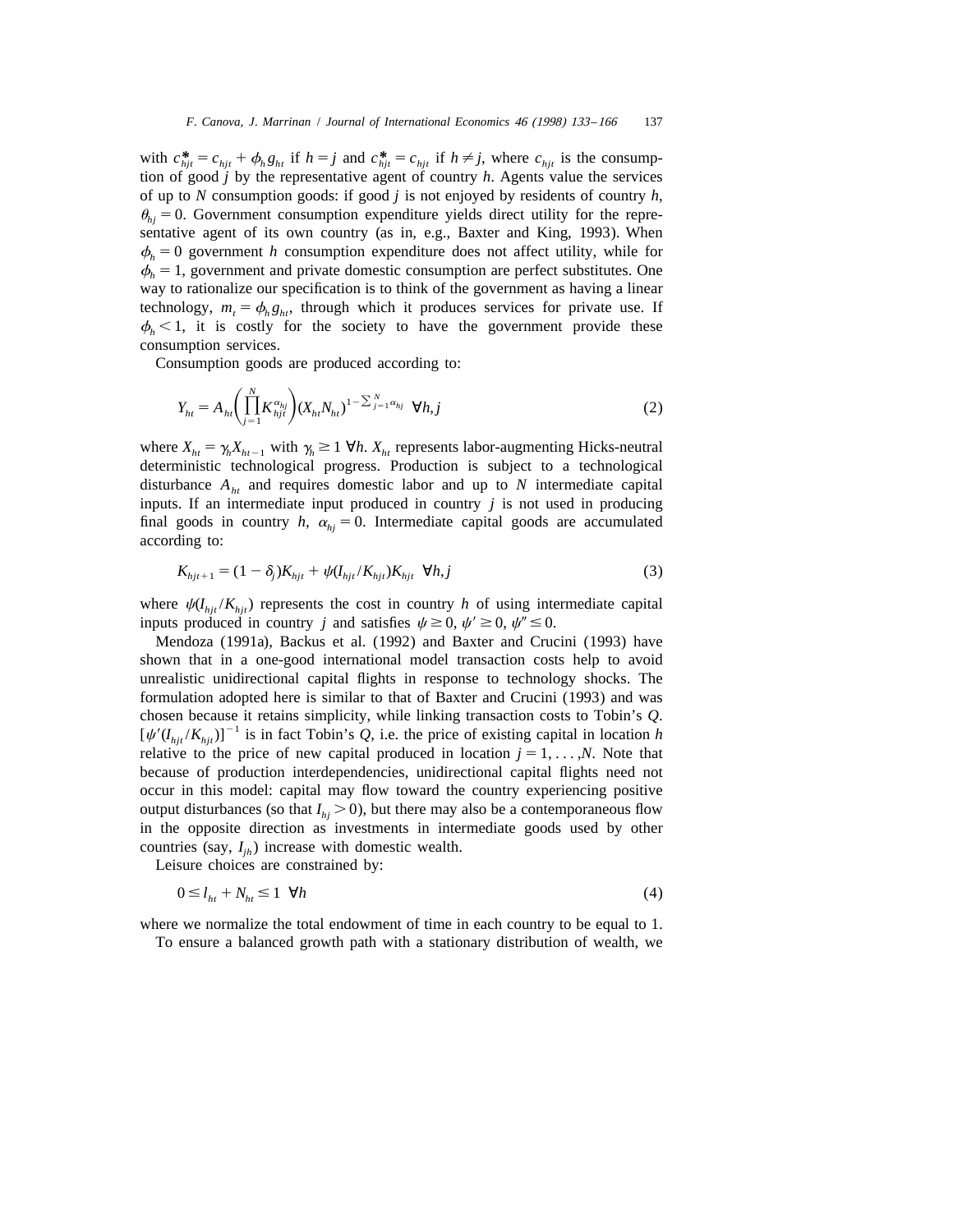assume that  $\beta = \beta_h \mu_h$  and  $\gamma_h \mu_h = \gamma \ \forall h$  where  $\mu_h$  is the growth rate of population in country *h*. Intuitively these conditions imply that, asymptotically, the more impatient country will not accumulate all of the world wealth.

Governments consume domestic goods, tax national outputs with a distorting tax and transfer what remains back to domestic residents. It is assumed that government expenditure is stochastic, while tax rates are parametrically given. Although recent literature (see, e.g., Dotsey, 1990) models tax rates as stochastic, we adopt a parametric representation in order to isolate the contribution of government expenditure disturbances to the international transmission of business cycles. The government budget constraint is given by:

$$
g_{ht} = TR_{ht} + \tau_h Y_{ht} \ \ \forall h \tag{5}
$$

where  $\tau_h$  is the tax rate and  $TR_h$  transfers in country *h*. The resource constraints are:

$$
Y_{ht} - g_{ht} - \sum_{j} c_{jht} - \sum_{j} k_{jht+1} \ge - \sum_{j} (1 - \delta_{h}) k_{jht} \ \forall h
$$
 (6)

Finally, we assume complete financial markets within countries and free mobility of financial capital across countries.

The economy is subject to a  $2N \times 1$  vector of disturbances  $z_t = [A_{ht}, g_{ht}]$  and  $z_t$ is assumed to be a homoskedastic process with conditional mean  $\mu_t = (A(L)z_{t-1})$ and variance  $\Sigma$ .

There is empirical evidence (see, e.g., Costello, 1991) that productivity disturbances have cross-country lagged effects which are asymmetric. However, these lagged effects may be the result of misspecifications since foreign capital used in domestic production is not explicitly considered when calculating Solow residuals. For this paper we will specify a univariate law of motion for the disturbances in order to avoid mixing the transmission due to trade in goods with the one due to the presence of lagged feedbacks across shocks, but we allow each type of disturbance to be contemporaneously correlated across countries. There is also some evidence that technology and government expenditure disturbances may be negatively correlated in some countries (see Finn, 1991; Christiano and Eichenbaum, 1992). Because here we are interested in examining the dynamics generated by each of the two shocks separately, we will not consider this possibility and let  $\Sigma = \text{block diag}(\Sigma_1, \Sigma_2)$ .

To find a solution we first detrend those variables drifting over time, then solve the problem faced by a pseudo social planner (a fictitious problem where distortionary taxes are eliminated) and modify the optimality conditions to take care of the distortions (as in Baxter and Crucini, 1993). The weights  $\omega_h$  in the planner problem are chosen to be proportional to the initial population in each country. The modified optimality conditions are then approximated with a loglinear expansion around the steady state as in King et al. (1988).

Reynolds (1992) has used a model with some of the same features to study the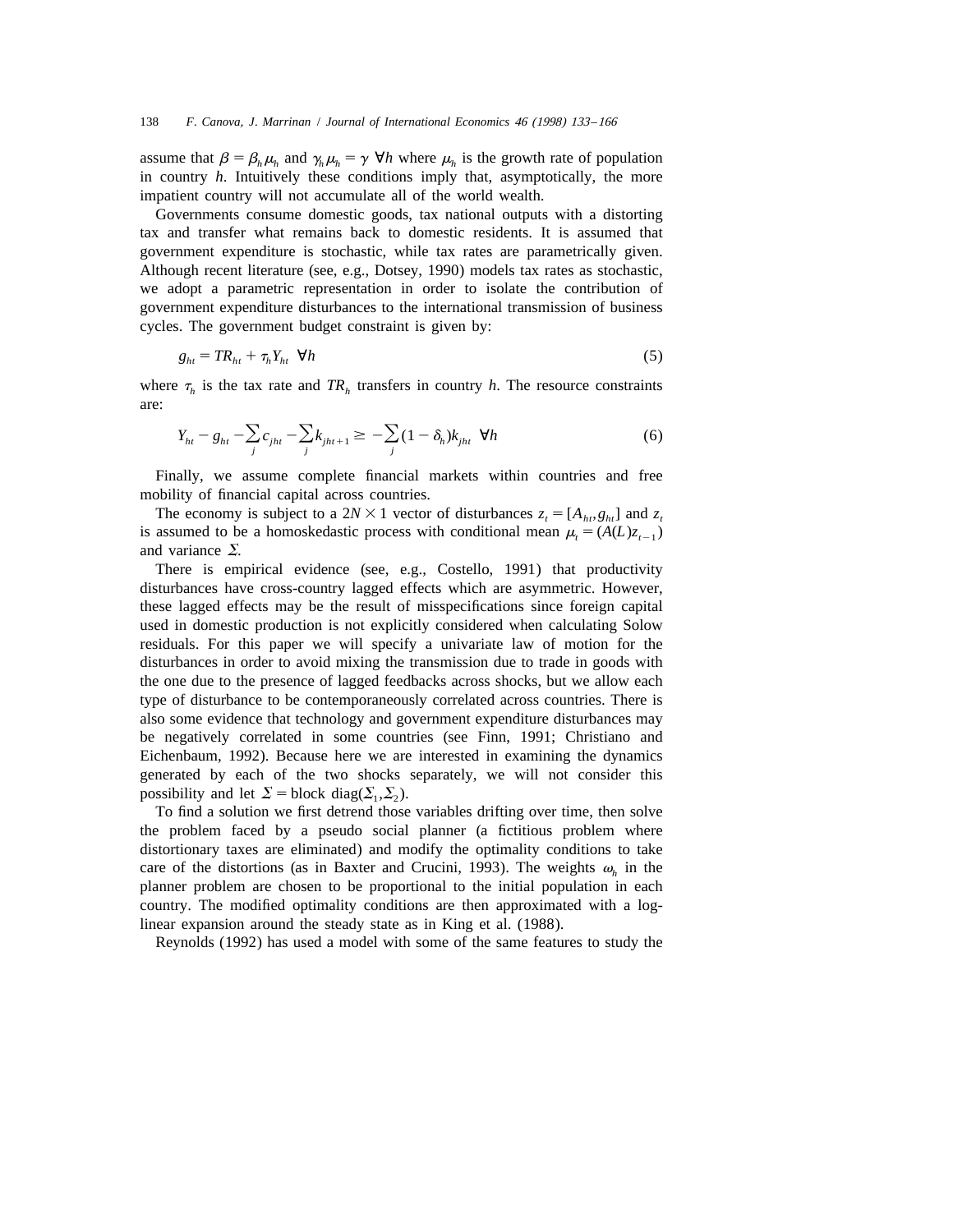transmission of productivity disturbances. There are two major differences between her framework and the one used here. First, she does not consider the impact of government expenditure disturbances. Second, she does not allow for transaction costs in the capital accumulation equations.

#### **3. Some empirical evidence**

One way to address the questions we have posed in the Introduction is to identify at least one source of domestic and international supply shock and one source of domestic and international demand shock in the actual data using restrictions derived from the model and then examine their international propagation. The restrictions could take the form of short-run (see Canova, 1991), long-run (see Amhed et al., 1993) or shape constraints. However, as is clear from the description of the model, the imposition of constraints of this type will not provide a definitive answer to the questions we care about since different versions of the model are consistent with the same set of restrictions on domestic and international variables.

To fully exploit the general equilibrium nature of our model and its rich set of constraints we take an alternative approach. We identify semi-structural shocks from the actual data using arbitrary restrictions and compare the resulting impulse response function with the one obtained from data simulated from different specifications of the model where shocks are identified using the same arbitrary restrictions. In other words, we use the impulse response function as a ''window'' to measure the quality of the model approximation to the data.

We chose to report impulse responses, as opposed to simple correlations, to link the analysis with the large body of statistical literature which characterizes business cycles using durations and turning point classifications. In addition, we narrowly focus attention on the interdependencies of the cyclical components of national outputs for two reasons. First, multi-country VAR models containing many variables are imprecisely estimated with short samples and therefore difficult to interpret (see Gregory et al., 1995, for such an attempt). Second, since there is a tradition in the literature studying the properties of domestic output persistence (see, e.g., Cogley and Nason, 1995), it seems worthwhile to focus attention on the international interactions of output persistence.

Since we are interested in studying the performance of the model for major world trading blocks, we examine the transmission features of output shocks in the US, Germany and Japan. To characterize the cyclical transmission of output shocks it is necessary to detrend the series and questions arise as to how to best extract the long-run component of the data. Canova (1994) indicates that alternative detrending methods impose different assumptions on the underlying structure of the time series, induce different distributional properties for the cyclical components and, consequently, contrasting descriptions of the empirical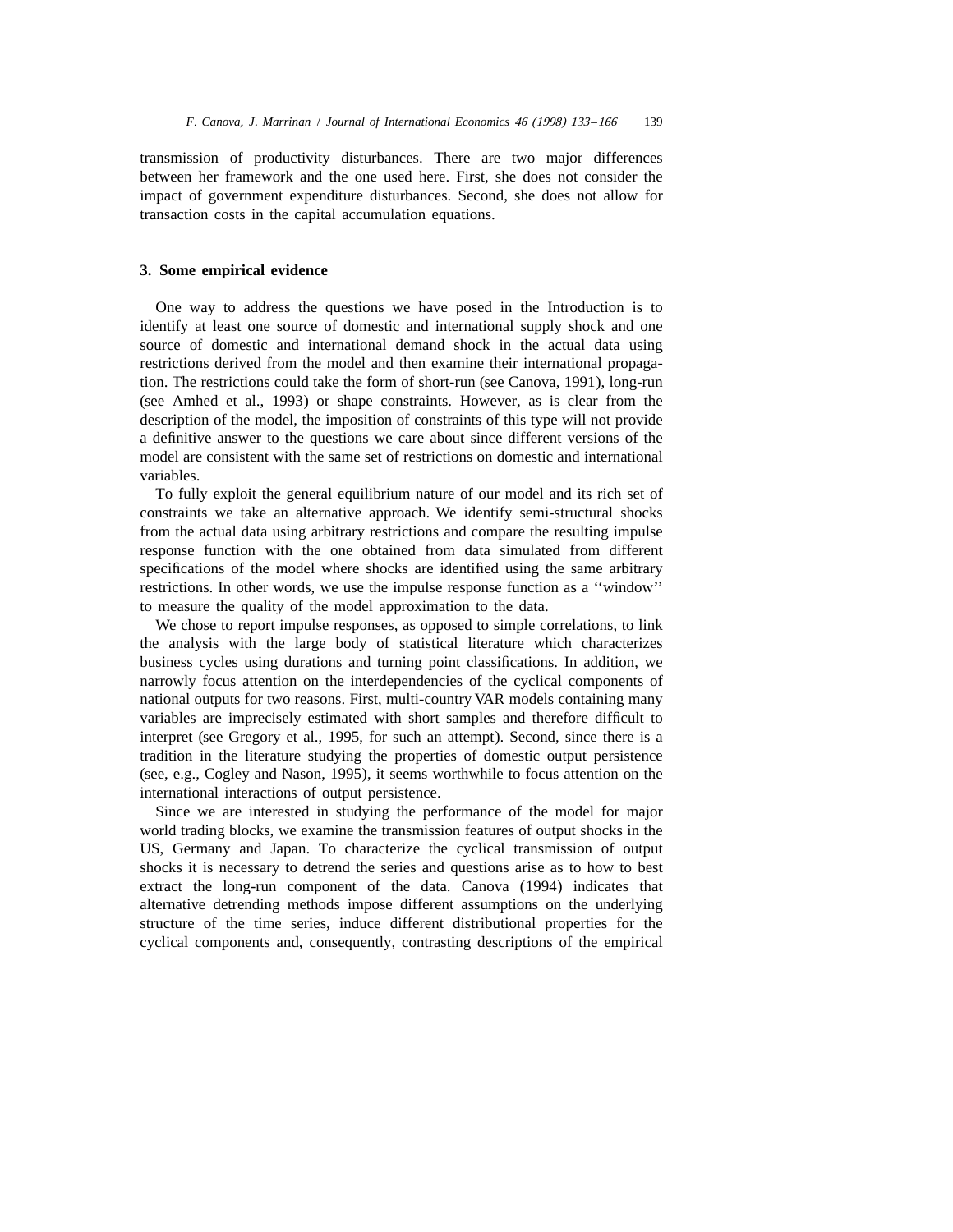evidence. Given the low power of the tests designed to inform us about the data's long-run properties and the fact that no consensus view exists with regard to the appropriate choice of trend removal, we use here an economic-based decomposition. Since in the model all variables in country *h*, except hours, grow deterministically at the rate of labor-augmenting technological change  $\gamma_h$ , we extract a country-specific deterministic trend from the log of raw output data. While this choice is arbitrary, in the sense that an alternative (say, a unit root) assumption on the properties of exogenous technological progress may be as sensible, it provides useful restrictions on the cyclical properties of actual data and imposes discipline in simulation exercises.

Quarterly real GDP data for the three countries is taken from OECD tapes, covers the sample 1960,1–1994,4 and is converted into indices using 1980,1 values. The slope coefficients of the deterministic time trends are respectively 0.008, 0.0077 and 0.016 per quarter with the slope for Japanese output significantly different from the other two. We estimate a VAR with 9 lags and a constant on the log of detrended outputs and report responses when the contemporaneous correlation matrix of the shocks is triangularized in the order US, Germany and Japan outputs.

Two potential problems should be mentioned before the evidence can be interpreted: the impulse response function may not be stable over the sample and the properties of the transmission may not be robust to the ordering of the triangularization. Evidence (available on request) shows that (i) apart from Japanese output in 1974,1, the VAR residuals have no visible outliers and satisfy both normality and the white noise assumption over the entire sample, (ii) the qualitative features of impulse responses are approximately stable across subsamples and (iii) the properties of the transmission are independent of the ordering of the triangularization.

Fig. 1 plots the mean estimate of the impulse response function together with the upper and lower limits of a 95% Monte Carlo band. Table 1 reports statistics summarizing the main features of transmission: the size and the location of the peak response of the three variables, the length of the expansion phase and the magnitude of the cumulative multipliers. Several interesting features emerge. First, US output shocks have significantly large and positive international impacts while this is not the case for Japanese and German output shocks. Second, it takes time for a shock to be transmitted across countries and the return to the trend line is very slow in all cases. For example, the peak response of German output lags a US output shock by three quarters and the peak response of Japanese output lags by eighteen quarters. Third, the durations of the cycles differ depending on the origin of the shocks. For example, US output shocks generate fluctuations lasting 4–6 years while Japanese output shocks produce very short and irregular cycles. Finally, point estimates of the cumulative multipliers are very asymmetric. A 1% surprise increase in the log of detrended US output generates a 10.91% cumulative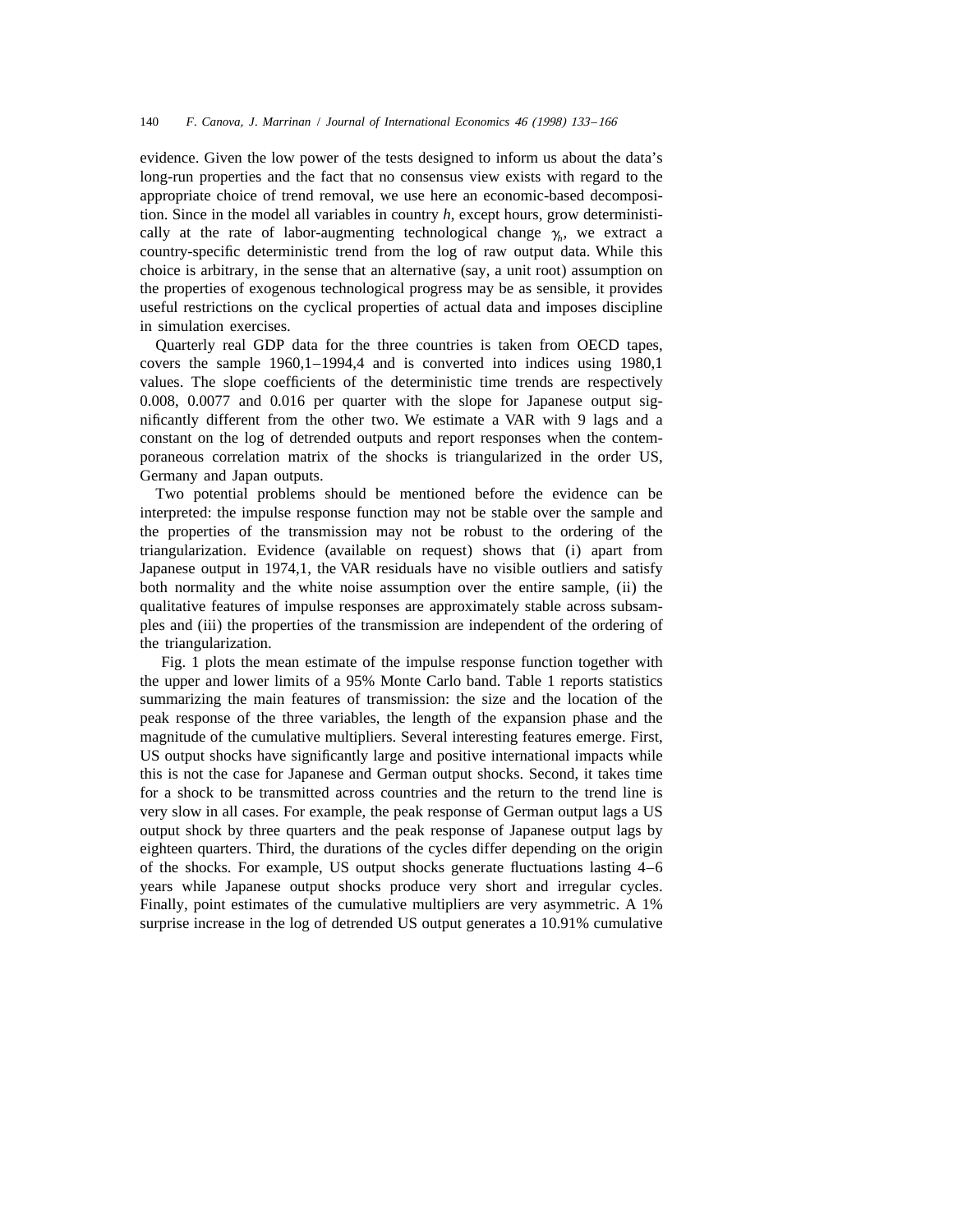

Fig. 1. The Mean estimate of the impulse response function together with the upper and lower limits of a 95% Monte Carlo band.

response in US output after 24 periods, a 9.72% cumulative response in German output and a large 19.33% cumulative response in Japanese output, while a 1% increase in the log of detrended German output generates negative cumulative responses in all three countries. Finally, a 1% surprise increase in the log of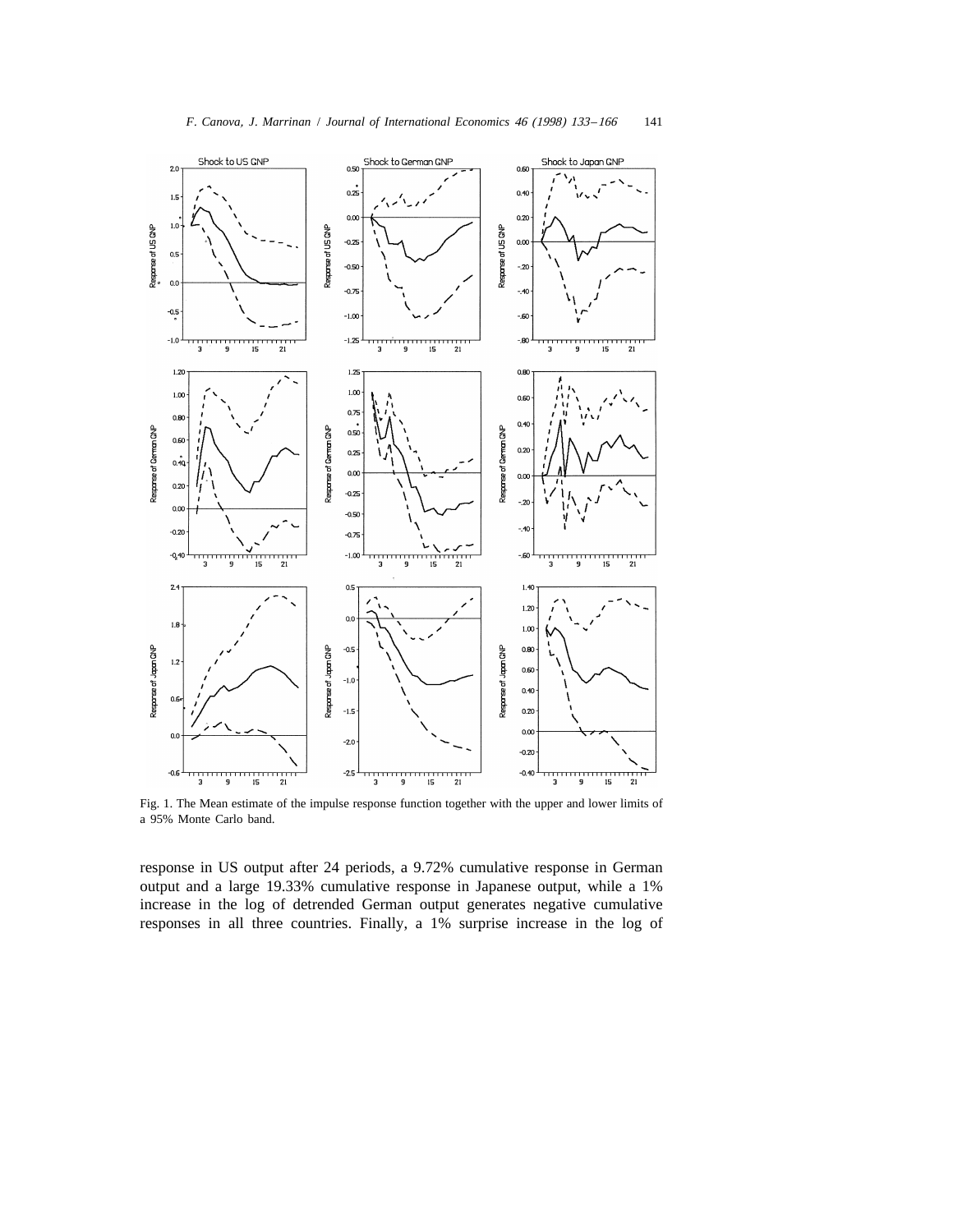| Table 1                              |  |  |
|--------------------------------------|--|--|
| Transmission of international cycles |  |  |

|                                                     |           | US output shocks  |         | German output shocks              |          | Japan output shocks              |         |
|-----------------------------------------------------|-----------|-------------------|---------|-----------------------------------|----------|----------------------------------|---------|
|                                                     |           | Location          | Size    | Location                          | Size     | Location                         | Size    |
| Actual data: Sample 1960,1-1994,4                   |           |                   |         |                                   |          |                                  |         |
| Cycle length (in quarters)                          | <b>US</b> |                   | 15      |                                   | 24       |                                  | 9       |
|                                                     | Germany   |                   | 24      |                                   | 8        |                                  |         |
|                                                     | Japan     |                   | 24      |                                   | 3        |                                  | 24      |
| Peak response                                       | <b>US</b> | 3                 | 1.32    |                                   | 0.00     |                                  | 0.20    |
|                                                     | Germany   | 3                 | 0.71    |                                   | 1.00     | 5                                | 0.43    |
|                                                     | Japan     | 18                | 1.36    |                                   | 0.12     | 3                                | 1.00    |
| Total multiplier (24 quarters)                      | <b>US</b> |                   | 10.91   |                                   | $-5.69$  |                                  | 1.53    |
|                                                     | Germany   |                   | 9.72    |                                   | $-1.63$  |                                  | 4.36    |
|                                                     | Japan     |                   | 19.33   |                                   | $-16.67$ |                                  | 14.99   |
|                                                     |           | Technology shocks |         | Government shocks ( $\phi$ = 0.0) |          | Government shocks ( $\phi$ =0.5) |         |
|                                                     |           | Location          | Size    | Location                          | Size     | Location                         | Size    |
| Simulated data: Symmetric countries (baseline case) |           |                   |         |                                   |          |                                  |         |
| Cycle length (in quarters)                          | Country 1 |                   | 6       |                                   | 20       |                                  | 22      |
|                                                     | Country 2 |                   | 2       |                                   | 6        |                                  | 5       |
|                                                     | Country 3 |                   | 3       |                                   | 3        |                                  | 4       |
| Peak response                                       | Country 1 |                   | 1.00    | 3                                 | 1.54     | 3                                | 1.41    |
|                                                     | Country 2 | 19                | 0.40    | 5                                 | 0.45     |                                  | 0.62    |
|                                                     | Country 3 |                   | 0.27    |                                   | 0.31     |                                  | 0.36    |
| Total multiplier (24 quarters)                      | Country 1 |                   | 2.30    |                                   | 11.75    |                                  | 9.65    |
|                                                     | Country 2 |                   | 7.08    |                                   | 6.90     |                                  | 3.12    |
|                                                     | Country 3 |                   | $-1.50$ |                                   | $-6.63$  |                                  | $-4.51$ |

Note: The statistics refer to mean responses obtained using 1000 replications.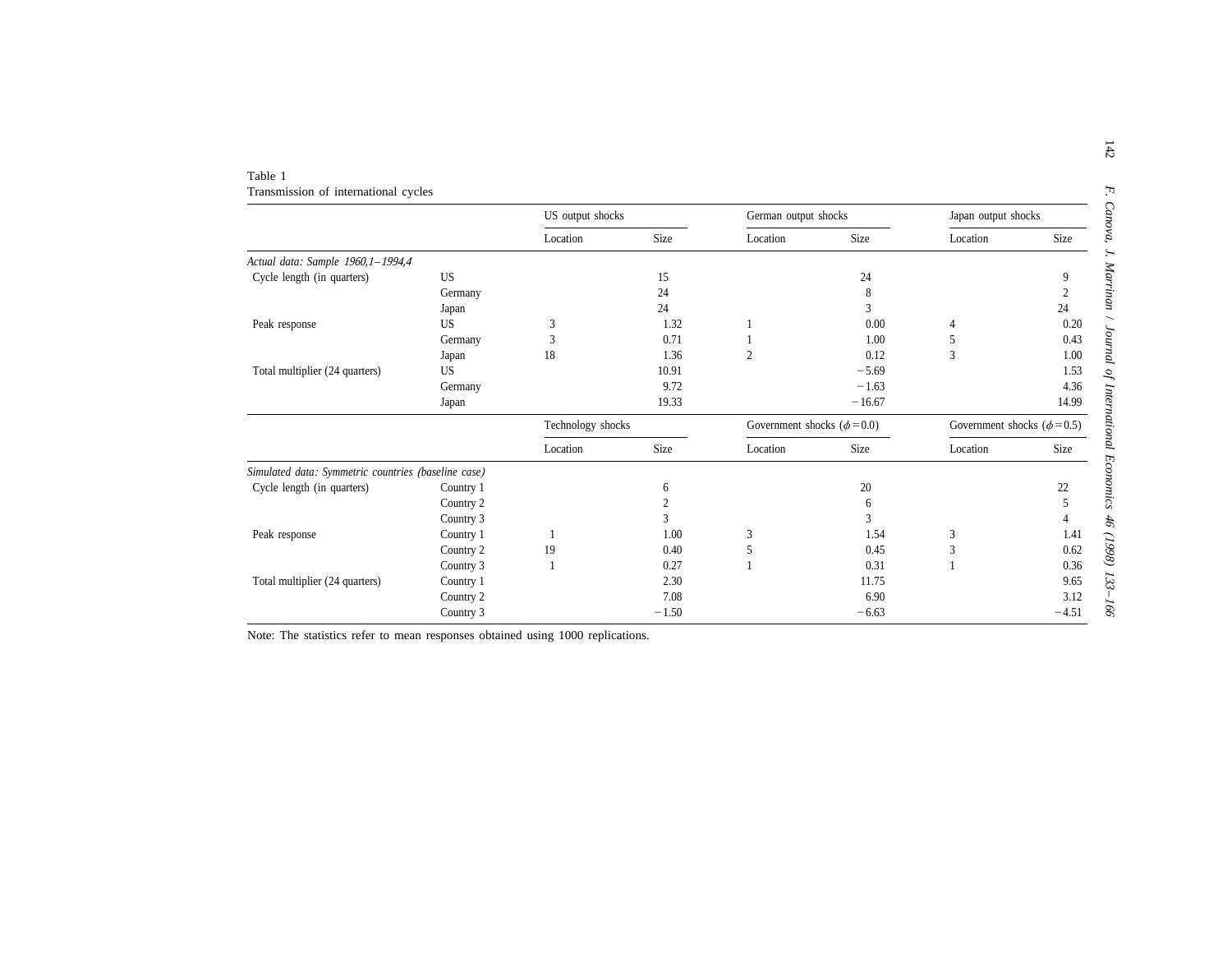detrended Japanese output has a large domestic impact (14.99% after 24 quarters) but very modest international repercussions.

Two conclusions can be derived from this evidence. First, there exists an international transmission of disturbances but, except for US output shocks, it is not overwhelming in terms of magnitude and it is somewhat asymmetric. Roughly speaking, US output shocks drive the international cycle, lending credence to the popular press argument that the US economy is a ''locomotive'' for the world economy. German output shocks crowd out foreign outputs in the medium run, while Japanese output shocks have modest international impacts. Second, the cross-country propagation of output shocks takes time, with the lag in the peak response varying from 2 to 18 quarters, and cycle durations differ depending on the national origin of the shocks.

#### **4. The properties of the model**

Since the model we consider has not yet been studied in the literature and since its transmission properties are more complex than the ones obtained in one-good economies (see, e.g., Backus et al., 1992; Baxter and Crucini, 1993) and in multigood economies where only domestic capital is used in production (see, e.g., Schlagenhauf, 1989), we start by first summarizing the qualitative properties of the transmission of shocks in existing models and then describe how different propagation channels amplify and transmit disturbances in our model.

In a one-good world an idiosyncratic positive persistent domestic technological disturbance raises the productivity of domestic factors of production, along with domestic investment, hours and output and, to a lesser extent, domestic consumption because of permanent income considerations. Because of the one-good assumption, capital will flow to the most productive location (the magnitude of the flow depends on the cost of moving capital) inducing a current account deficit in the country experiencing the shock and a decline in investment, output and labor demand in the other countries. Also, when capital markets are perfect and the utility function is separable in consumption and leisure, risk sharing implies that consumption profiles will be perfectly correlated across countries and that, once the initial inflow of capital goods is exhausted, the current account of the country experiencing the shocks will show a surplus. Hence, one-good models generate cross-country output responses of opposite signs and transmission occurs because of substitution and income effects that occur in the market for investment goods.

An idiosyncratic positive persistent government shock, which yields no utility for domestic consumers and leaves the marginal product of capital unchanged, crowds out domestic consumption, affects the intertemporal allocation of leisure and therefore future production possibilities (see, e.g., Aiyagari et al., 1992) but has limited effects on the capital accumulation in any country (see, e.g., Backus et al., 1995). Note that because of risk sharing foreign consumption will also be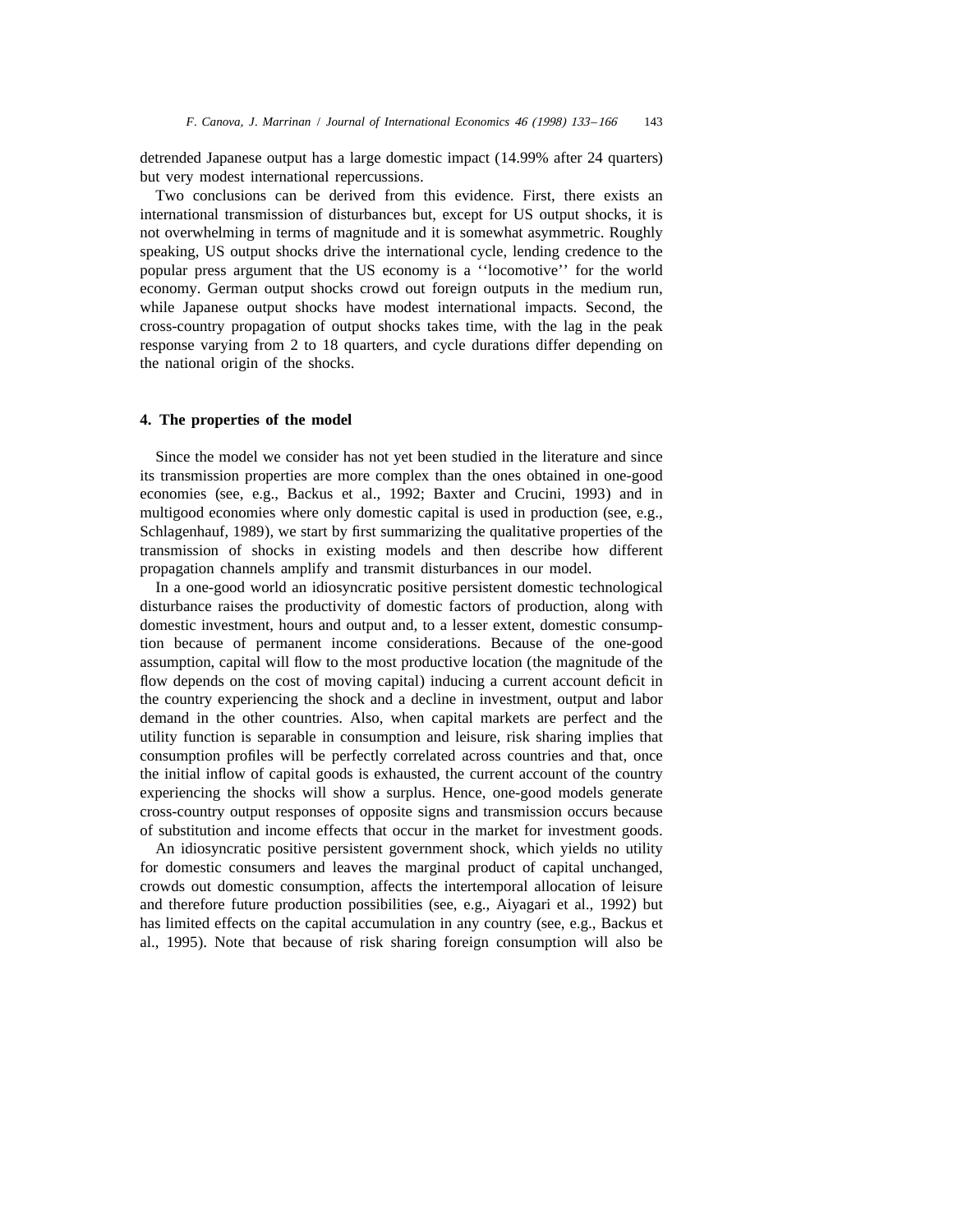crowded out. In this case, output responses will be positively correlated across countries, will reach their peak a few periods after the shock and transmission occurs because of the consumption risk sharing scheme which is in place.

These features of the domestic and international transmission appear to be robust to several modifications of the basic framework. For example, Mendoza (1991b), Backus et al. (1992) and Baxter and Crucini (1995) show that dispensing with complete capital markets slightly reduces cross-country consumption correlations without affecting other features of the transmission (in line with Cole and Obstfeld, 1991). The same authors also show that making agents more risk averse, increasing the costs of moving capital, introducing time to ship or changing the size of the countries changes the magnitude of foreign responses but not their qualitative features. Finally, Costello (1991) shows that the same international propagation obtains in a two-sector model where each country produces both consumption and investment goods but only investment goods are traded.

In the model of Schlagenhauf (1989) investment dynamics do not drive the cycle because the investment good is nontraded (see also Stockman and Tesar, 1994). Instead, idiosyncratic shocks are propagated to the world economy because of consumption interdependencies. When a positive and persistent disturbance increases domestic output, consumption of both domestic and foreign goods by domestic residents increases. The increase in demand and the risk sharing arrangement imply that consumption of foreign goods will go up in all countries, depressing foreign investments and future foreign output. Hence, although crosscountry output correlations are negative as in the one-good economy, the transmission occurs through a countercyclical net trade in consumption goods as opposed to a countercyclical net trade in investment goods. Mendoza (1991a) and Cardia (1991) show that, with minor modifications, the same mechanism operates in a small open economy faced with exogenous productivity disturbances.

In the model considered here there are three reasons why domestic disturbances may result in a temporary displacement of foreign outputs from their trend: shocks may be correlated across countries, independent shocks may be transmitted through production interdependencies or consumption interdependencies. Fig. 2 displays how the transmission mechanism works in each of these situations when the three countries are symmetric: the first three panels show output responses when technology disturbances are present and the last three panels output responses when government disturbances which yield no utility for agents are present (Table 2 gives the exact parametrization in each of the three cases). In all cases time series of length  $T = 6000$  were generated from the model, a VAR with 9 lags was fit to detrended outputs and empirical impulse responses following an output shock in country 1 were computed triangularizing the system in the order country 1, 2 and 3. The sample size is chosen to be very large to eliminate sampling variability in the impulse response estimates and empirical responses (as opposed to ''population'' responses (see, e.g., King et al., 1988)) are used in order to maintain comparability with the responses of Fig. 1.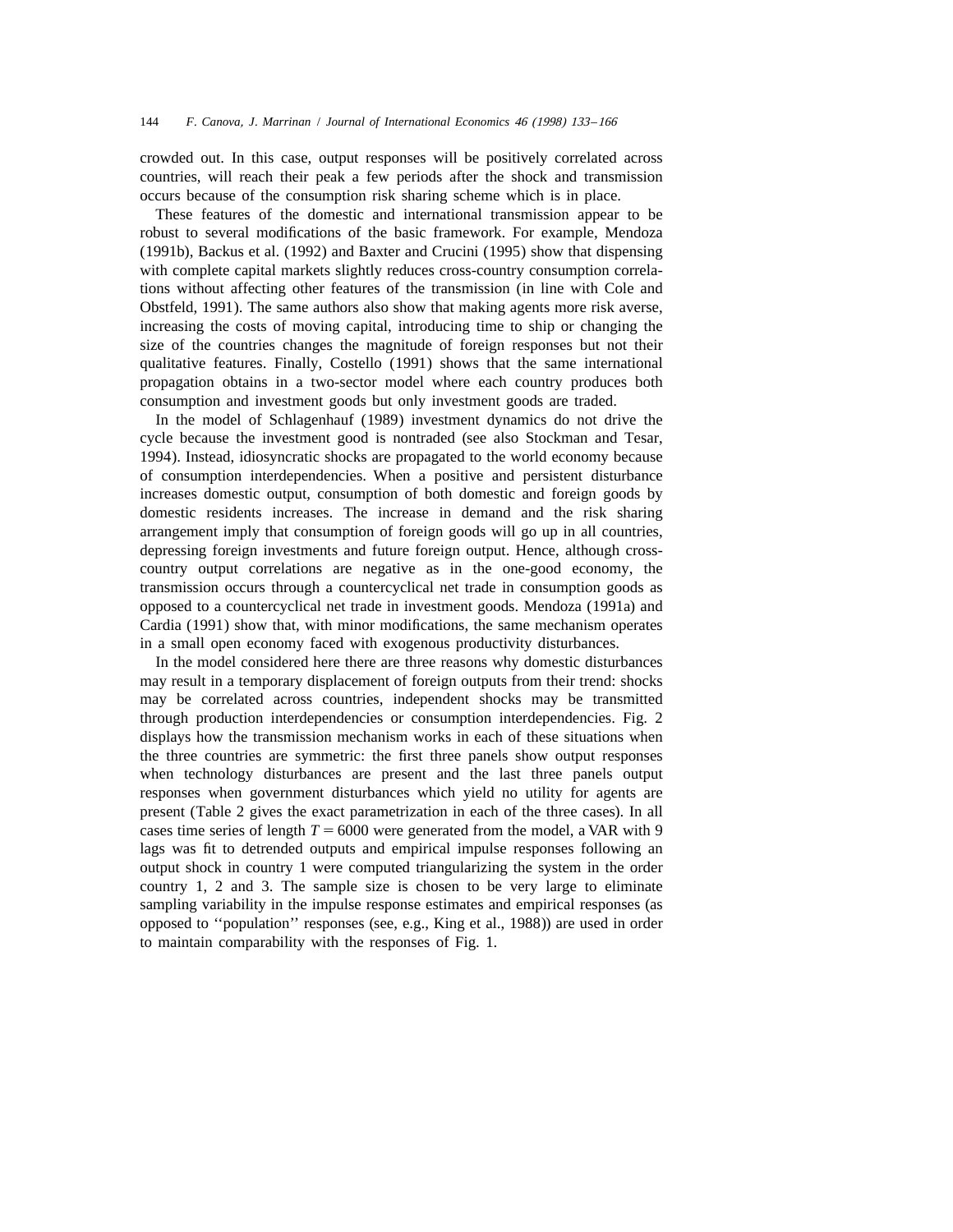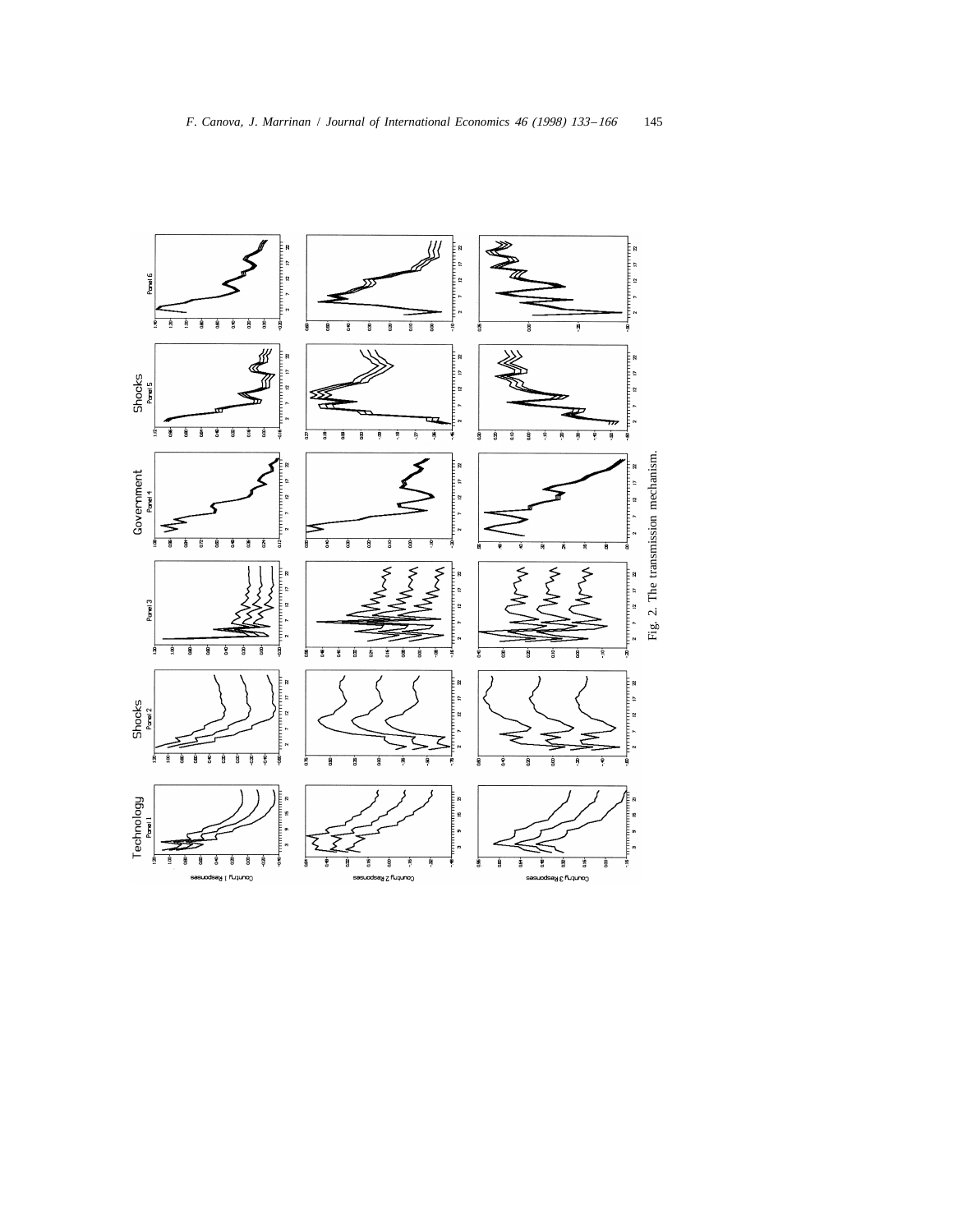|                                    | Common shocks              | Production interdependencies | Consumption interdependencies |
|------------------------------------|----------------------------|------------------------------|-------------------------------|
|                                    | Utility parameters         |                              |                               |
| $\theta_{i,j}$                     | 0.30 if $i = j$            | 0.30 if $i = j$              | 0.10 $i, j = 1, 2, 3$         |
| $\theta_{i,j}$                     | 0.00 otherwise             | 0.00 otherwise               |                               |
| $\theta_{j,4}$                     | 0.70                       | 0.70                         | 0.70                          |
| $\sigma$                           | 2.00                       | 2.00                         | 2.00                          |
| $\beta$                            | 0.99                       | 0.99                         | 0.99                          |
| $\phi$                             | 1.00                       | 1.00                         | 1.00                          |
|                                    | Production parameters      |                              |                               |
| $\alpha_{i,i}$                     | 0.36 if $i = j$            | 0.12 $i, j = 1, 2, 3$        | 0.36 if $i = j$               |
| $\alpha_{i,j}$                     | 0.00 otherwise             |                              | 0.00 otherwise                |
| $\alpha_{.4}$                      | 0.64                       | 0.64                         | 0.64                          |
| $\gamma$                           | 1.008                      | 1.008                        | 1.008                         |
| δ                                  | 0.025                      | 0.025                        | 0.025                         |
|                                    | Government parameters      |                              |                               |
| $\tau$                             | 0.00                       | 0.00                         | 0.00                          |
| $S_{g}$                            | 0.20                       | 0.20                         | 0.20                          |
|                                    | Social planner weights     |                              |                               |
| $\omega$                           | 0.33                       | 0.33                         | 0.33                          |
|                                    | Adjustment cost parameters |                              |                               |
| $\boldsymbol{\eta}_{i,j}^{-1}$     | $-0.00001$                 | $-0.00001$                   | $-0.00001$                    |
|                                    | Parameters of the shocks   |                              |                               |
| $\rho_a$                           | 0.95                       | 0.95                         | 0.94                          |
| $\rho_{\scriptscriptstyle g}$      | 0.97                       | 0.81                         | 0.88                          |
| $\nu_{_{a_{1,2}}}$                 | 0.30                       | 0.00                         | 0.00                          |
| $\nu_{\!a_{2,3}}$                  | 0.30                       | 0.00                         | 0.00                          |
| $\nu_{a_{1,3}}$                    | 0.30                       | 0.00                         | 0.00                          |
| $\nu_{g_{1,2}}^{}$                 | 0.30                       | 0.00                         | 0.00                          |
| $\nu_{\scriptscriptstyle g_{2,3}}$ | 0.30                       | 0.00                         | 0.00                          |
| $\nu_{g_{1,3}}^{}$                 | 0.30                       | 0.00                         | 0.00                          |
| $\sigma_{\scriptscriptstyle a}$    | 0.0102                     | 0.0102                       | 0.0102                        |
| $\sigma_{g}$                       | 0.0156                     | 0.0156                       | 0.0156                        |

| Table 2                 |  |  |
|-------------------------|--|--|
| Parameters of the model |  |  |

Note: The table reports parameters used to run the experiments contained in Fig. 2.

Consider first a situation where there are three completely separate economies which move together because of correlated disturbances (panels 1 and 4 of Fig. 2). In this case, the domestic dynamics are the same as in a closed economy (see, e.g., King et al., 1988; Aiyagari et al., 1992). Two features of the cross-country output responses need to be noted. First, the model generates the same type of short-run output responses regardless of the source of structural disturbances. In particular, in both cases a positive output shock in country 1 is associated with positive output responses in other countries and a slow return to the steady state position; a peak response lagging the initial shock 3–6 quarters in all countries and an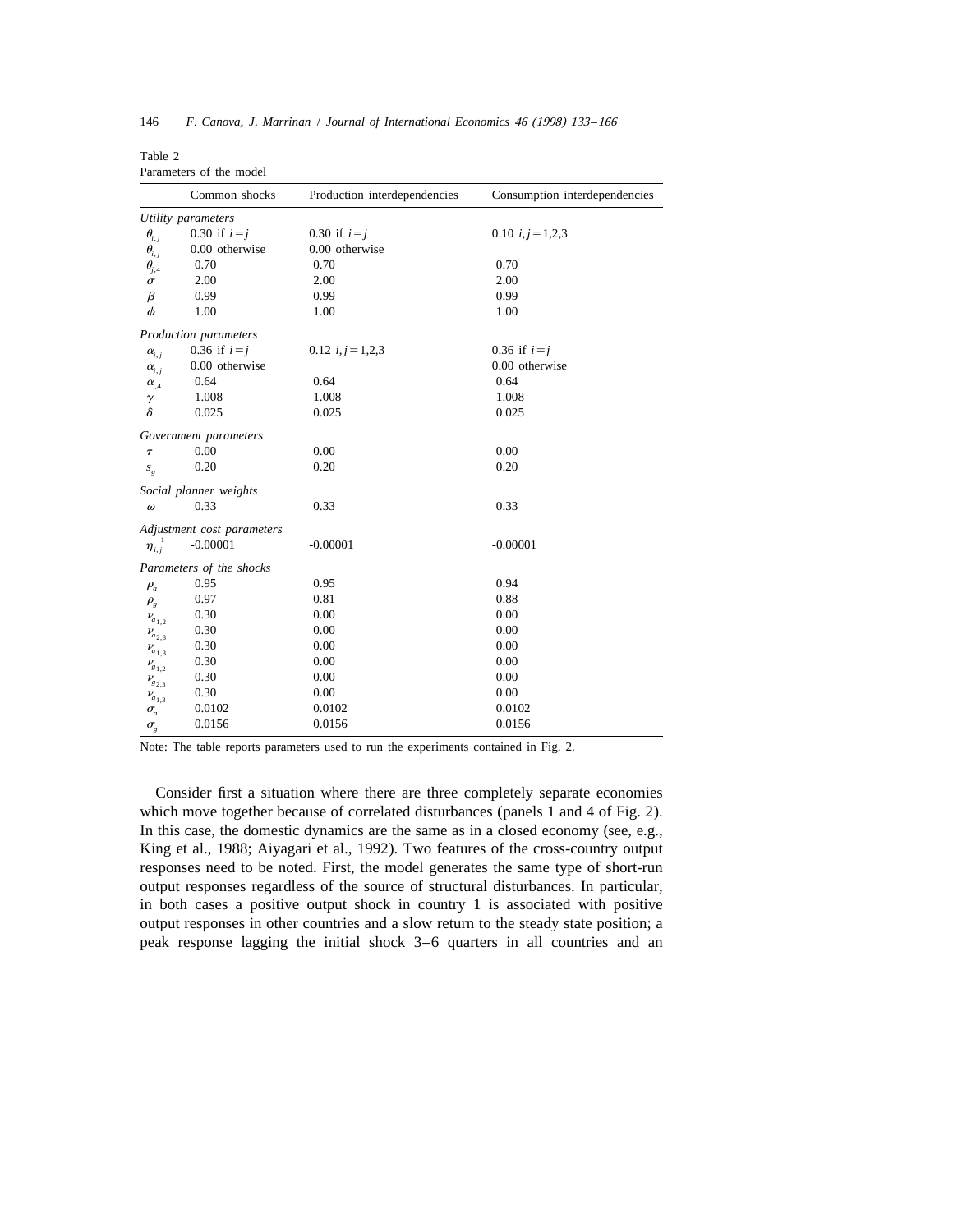expansion phase which is approximately the same length in the two cases. Second, it is possible to distinguish between the two sources of structural disturbances by examining the sign of long-run output responses (negative with technology disturbances and positive with government disturbances) and the magnitude of total multipliers (larger for government shocks).

Next, consider the case of idiosyncratic shocks which are propagated to the world economy because of production interdependencies. The experiment, which mimics a situation where domestic residents consume only domestic goods and countries are connected via trade in intermediate goods, is similar to the one examined by Backus et al. (1993) except that here production requires domestic and foreign *capital* goods while Backus et al. do not distinguish between consumption and capital goods in their model.

A positive and persistent disturbance displacing output in country 1 from its trend increases consumption, hours and investments in capital goods used for domestic production (both of domestic and foreign origin) in the country experiencing the shock. However, contrary to the one-good case, the features of the international transmission depend on the relative size of capital inflows (substitution effect) and of capital outflows due to the spillover of the shock (wealth effect). In turn, the net effect of these two opposing forces depends on the weights of various capital goods in the production functions. If the domestically produced intermediate inputs are more intensively used in domestic production, the substitution effect dominates and cross-country output dynamics are similar to those of the one-good economy. If foreign produced intermediate inputs are more intensively used, the wealth effect prevails generating positive, although lagged, foreign output responses.

The second and fifth panels of Fig. 2 present an intermediate case where domestic and foreign intermediate inputs have equal intensity in each of the three production functions. Two features of the responses need to be noted. First, while initially a positive output shock in country 1 induces a negative response in the output of other countries, as foreign production for capital goods used in country 1 increases (and foreign investment in capital goods used in foreign countries decline), in the medium run the spillover effect dominates and net exports of investment goods from country 1 becomes positive. Second, the shape of the output responses does not depend on the structural sources of disturbances. These results agree with those of Backus et al. (1993) who show that both government and technological disturbances induce contemporaneously negative output comovements and a negative current account balance in the country experiencing the shock. Notice also that the peak response of output in countries 2 and 3 lags the shock by about 6 quarters, that responses have a cyclical behavior which resembles that in the data and that total multipliers have the right sign but smaller magnitude than those of the actual data.

Finally, consider the case of uncorrelated disturbances which are transmitted to the world economy because of consumption interdependencies (in this case we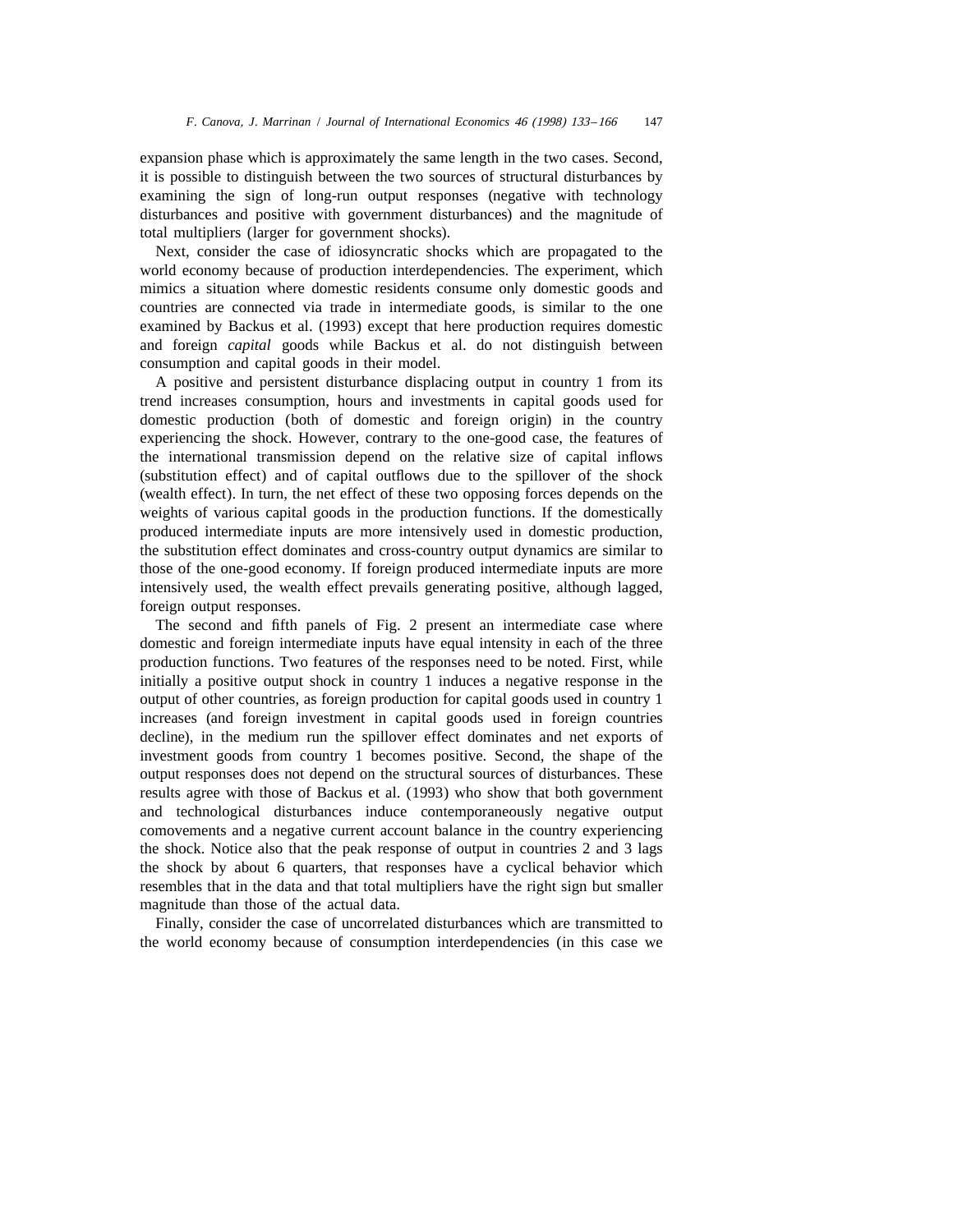assume that domestic production requires only domestic inputs). Depending on the parameters of the utility function, we may have no transmission if the utility function weighs domestic goods heavily, or a substantial one if domestic consumers prefer foreign goods. The third and sixth panels of Fig. 2 present impulse responses for the case where all goods have the same weight in the utility function. Consistent with the dynamics described in Stockman and Tesar (1994), this channel of transmission generates small positive output responses coupled with a lot of short run variability when technology disturbances drive the cycle. In general, none of the cyclical features of the actual data we have emphasized can be reproduced with this model specification. When government disturbances drive the cycle the dynamics are more interesting. A negative government disturbance increases current output available for private use and current consumption of all goods. Because the level of foreign output is given when the shock occurs, the increased domestic demand for foreign goods is accommodated via a reduction of foreign investments. Since foreign hours increase at impact, foreign output increases temporarily and then falls as the decline in foreign investment reduces the capital stock. Also, because part of the increase in private consumption falls on foreign goods, domestic investments increase more than in the closed economy case boosting domestic production and leading to the lagged domestic peak response observed in the sixth panel of Fig. 2. Hence, temporary cuts in government expenditure generate positive domestic multiplier effects as resources are moved from current to future consumption, but negative effects on foreign outputs as resources are moved from future to current consumption. In the medium run the wealth effect dominates and positive cross-country spillovers ensue. The features of the resulting output cycles are very similar to those obtained with government disturbances and production interdependencies. Peak responses lag 3–6 quarters in countries 1 and 2, the length of the expansion phase is 3–4 years while total multipliers are too small, especially for country 3.

Three main conclusions can be derived from studying the dynamics of the model. First, output responses look very similar in two out of the three cases making it difficult to distinguish which source of disturbance buffets the system. Second, while contemporaneously correlated shocks induce short-run positive, cross-country output responses which die out in the medium run, contemporaneously uncorrelated shocks transmitted via trade in goods induce an immediate negative response in foreign outputs and a positive spillover in the medium run. Third, the lagged peak response of output observed in the data can be generated by contemporaneous spillovers or lagged spillovers, but it is when contemporaneous spillovers are allowed that the shape of the responses is similar to those in the data.

# **5. Can the model reproduce actual impulse responses?**

The next question we ask is whether the model can, with a realistic parameterization, quantitatively reproduce the stylized features of output responses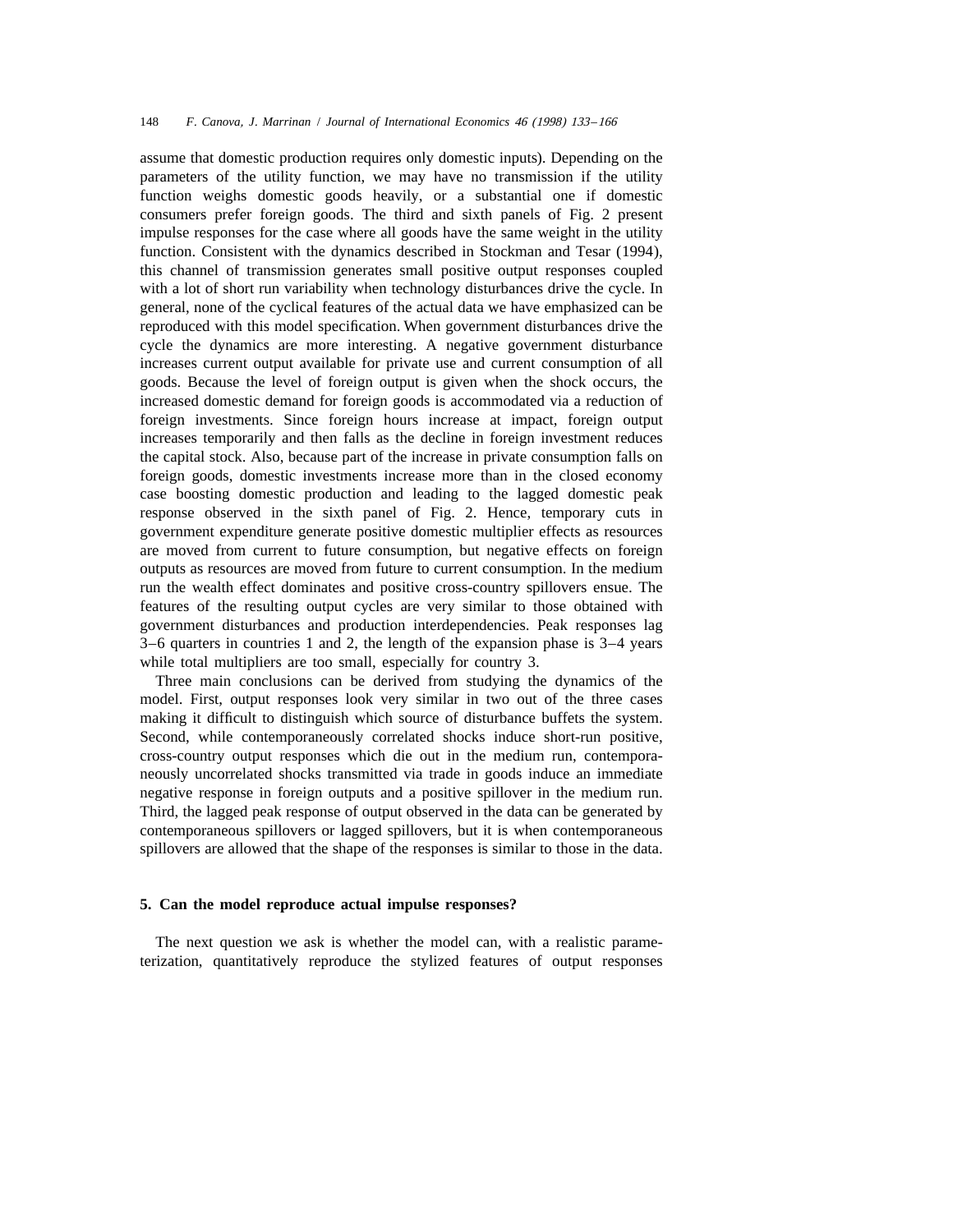contained in Table 1. To start with we consider a situation where the world is composed of three identical countries. This step is useful for two reasons: to clarify which of the three channels we have discussed is dominant in transmitting the two types of disturbances across the world and to make the analysis comparable with previous work by, for example, Cantor and Mark (1988), Backus et al. (1992) and Stockman and Tesar (1994) who primarily consider the case of identical countries.

#### 5.1. *The parameterization of the model*

The parameters of the model are  $\sigma_h$ ,  $\theta_h$ ,  $\beta$ ,  $\gamma_h$ ,  $\alpha_{hi}$ ,  $\tau_h$ ,  $A_h(L)$ ,  $\phi_h$ ,  $\delta_h$ ,  $\Sigma$ ,  $\eta_{hi}$ , the social planner weights  $\omega_h$ , the elasticity of the investment–capital ratio to changes in Tobin's  $Q$ , the steady state values of Tobin's  $Q$  plus steady state ratios  $(c/y;$ *g*/*y*; *i*/*y*). The selected values are listed in Table 3.

As in all real business cycle models, we desire that a model trying to explain the cyclical properties of the data also fits long-run observations. This parameter selection procedure is equivalent to the method of moments approach suggested by Christiano and Eichenbaum (1992) when only first moments of the data are used to form orthogonality conditions. Once this is done, parameters which are specific to business cycle frequencies are typically selected on the basis of existing studies or, in the absence of such literature, fixed a priori and a sensitivity analysis is performed to assess the robustness of the results. According to this logic we choose  $\theta_h$ ,  $\alpha_h$ ,  $\tau_h$ ,  $\gamma_h$ , the steady-state ratios and the steady-state value of Tobin's *Q* so that the steady states of the endogenous variables match long-run averages in the data. We directly estimate  $A(L)$  and  $\Sigma$  from the data, while  $\beta_h$ ,  $\delta_h$ ,  $\phi_h$ ,  $\eta_h$ ,  $\sigma_h$  are fixed a priori or selected within a reasonable range of existing estimates.

Long-run averages are computed using data from several sources. Various issues of *Eurostat External Trade Analytic Tables* and the *United Nation International Trade Statistics Yearbook* report data on the value of imports and exports toward a particular country and on its composition by category of goods. The *Yearbook of Labor Statistics* provides data on hours worked per week (Establishment Surveys). The *Statistical Abstract of the US*, the *Japan Statistical Yearbook* and the *Monthly Reports of the Bundesbank* provide time series for the shares of labor compensation in GDP. These three sources are used to construct the  $\theta_{hi}$  and  $\alpha_{hi}$  parameters. *IMF Government Finance Statistics Yearbooks* provide data on the tax revenues for the three countries which is used to select  $\tau_{\mu}$ . The *OECD Economic Outlook*, *Historical Statistics* provide data on the average growth rate of GDP in the three countries for the sample 1960–1989, which is used to pin down  $\gamma$ <sub>h</sub>. Various issues of the *Statistical Abstract of the US*, *Japan Statistical Yearbook* and the *Monthly Reports of the Bundesbank* provide the composition of GDP by categories of absorption. Steady state ratios are computed averaging the composition of GDP by categories over the sample 1960–1989. The steady state Tobin's *Q* is set equal to 1 so that the model with adjustment costs has the same steady state as a model without adjustment costs.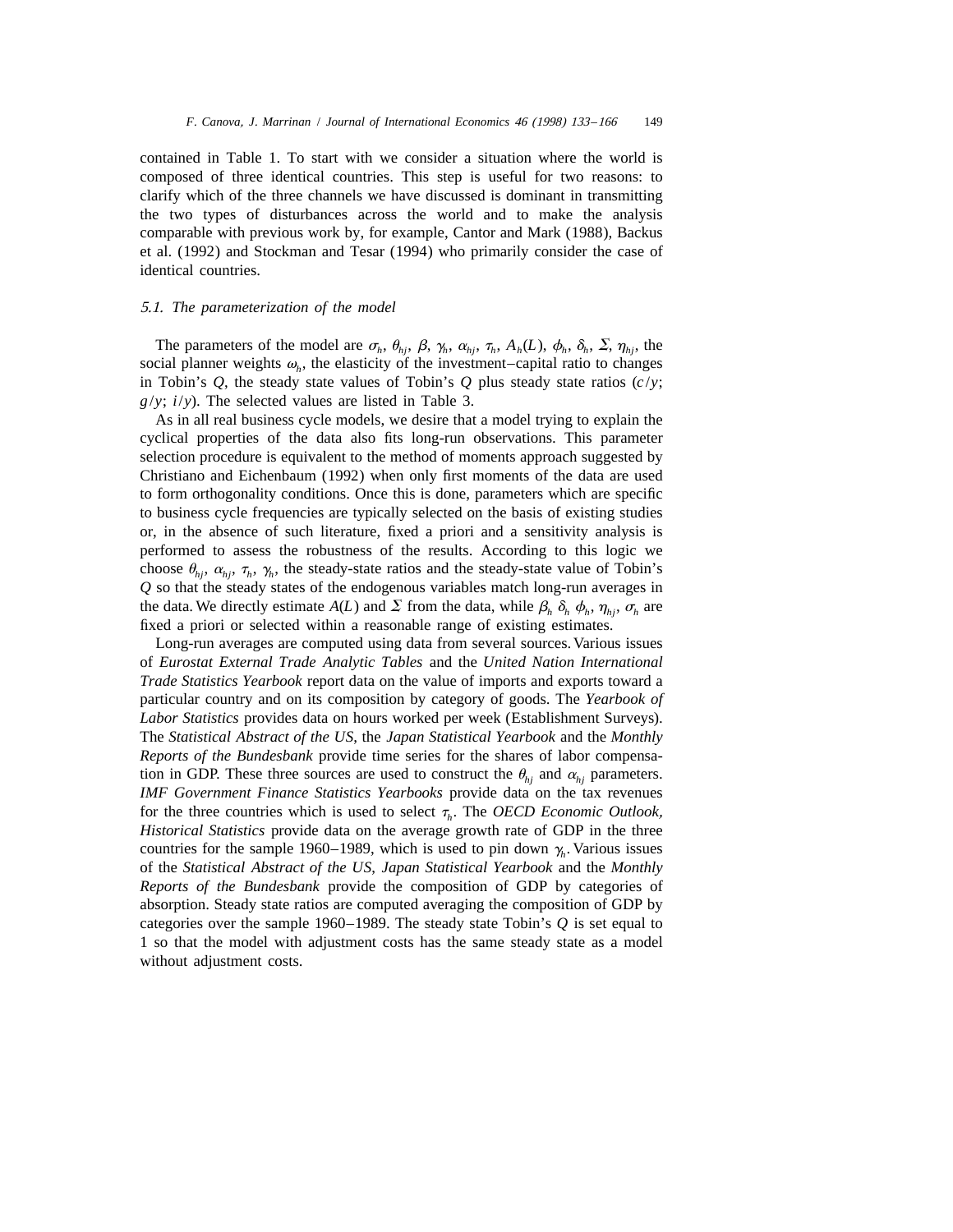|                                   | US variables               | German variables | Japanese variables |  |
|-----------------------------------|----------------------------|------------------|--------------------|--|
|                                   | Utility parameters         |                  |                    |  |
| $\theta_{.1}$                     | 0.29                       | 0.03             | 0.04               |  |
| $\theta_{.2}$                     | 0.01                       | 0.30             | 0.03               |  |
| $\theta_{\cdot,3}$                | 0.01                       | 0.03             | 0.35               |  |
| $\theta_{\rm ,4}$                 | 0.69                       | 0.64             | 0.58               |  |
| $\sigma$                          | 1.97                       | 1.68             | 2.12               |  |
| $\beta$                           | 0.99                       | 0.99             | 0.99               |  |
| $\phi$                            | 1.00                       | 1.00             | 1.00               |  |
|                                   | Production parameters      |                  |                    |  |
| $\alpha_{.1}$                     | 0.3200                     | 0.105            | 0.045              |  |
| $\alpha_{.2}$                     | 0.0245                     | 0.272            | 0.017              |  |
| $\alpha_{.3}$                     | 0.0245                     | 0.030            | 0.408              |  |
| $\alpha_{.4}$                     | 0.6310                     | 0.593            | 0.530              |  |
| $\gamma$                          | 1.008                      | 1.0077           | 1.016              |  |
| $\delta$                          | 0.025                      | 0.025            | 0.025              |  |
|                                   | Government parameters      |                  |                    |  |
| $\tau$                            | 0.180                      | 0.161            | 0.120              |  |
| $\boldsymbol{s}_{\boldsymbol{s}}$ | 0.170                      | 0.180            | 0.090              |  |
|                                   | Social planner weights     |                  |                    |  |
| $\omega$                          | 0.50                       | 0.25             | 0.25               |  |
|                                   | Adjustment cost parameters |                  |                    |  |
| $\boldsymbol{\eta}_{.,1}^{-1}$    | $-0.00001$                 | $-0.00001$       | $-0.00001$         |  |
| $\eta_{.2}^{-1}$                  | $-0.00001$                 | $-0.00001$       | $-0.00001$         |  |
| $\eta_{.,3}^{-1}$                 | $-0.00001$                 | $-0.00001$       | $-0.00001$         |  |
|                                   | Parameters of the shocks   |                  |                    |  |
| $\rho_a$                          | 0.97                       | 0.95             | 0.94               |  |
| $\rho_{\rm g}$                    | 0.98                       | 0.81             | 0.88               |  |
| $v_{a_{1}}$                       |                            | 0.28             | 0.20               |  |
| $\nu_{a_2}$                       |                            |                  | 0.39               |  |
| $\nu_{g_{1}}$                     |                            | 0.23             | 0.10               |  |
| $\nu_{g_{2}n}$                    |                            |                  | 0.72               |  |
| $\sigma_{\!a}$                    | 0.0102                     | 0.0097           | 0.0133             |  |
| $\sigma_{g}$                      | 0.0156                     | 0.0171           | 0.0375             |  |

Table 3 Parameters of the model

Note: When government expenditure shocks are considered,  $\rho_a = \sigma_a = \nu_{a_{h,i}} = 0.0$ . When productivity disturbances are considered  $\rho_g = \sigma_g = v_{g_{h,j}} = 0.0$ . When we consider symmetric countries  $\rho_a = 0.95$ ,  $\nu_{a_{i,j}} = 0.25, \ \n\sigma_{a_1} = 0.0102 \text{ or } \rho_g = 0.98, \ \n\nu_{g_{i,j}} = 0.20, \ \n\sigma_{a_1} = 0.0156.$ 

The time series properties of government expenditure are estimated using an AR(1) model on OECD data for the period 1960,1–1994,4 while the properties of the technology shocks are estimated using a univariate AR(1) model on the Solow residuals of the three countries. It is worth noting that government expenditure may contain a component which is endogenously responding to the developments in the economy. In this situation it is typical to use military expenditure to proxy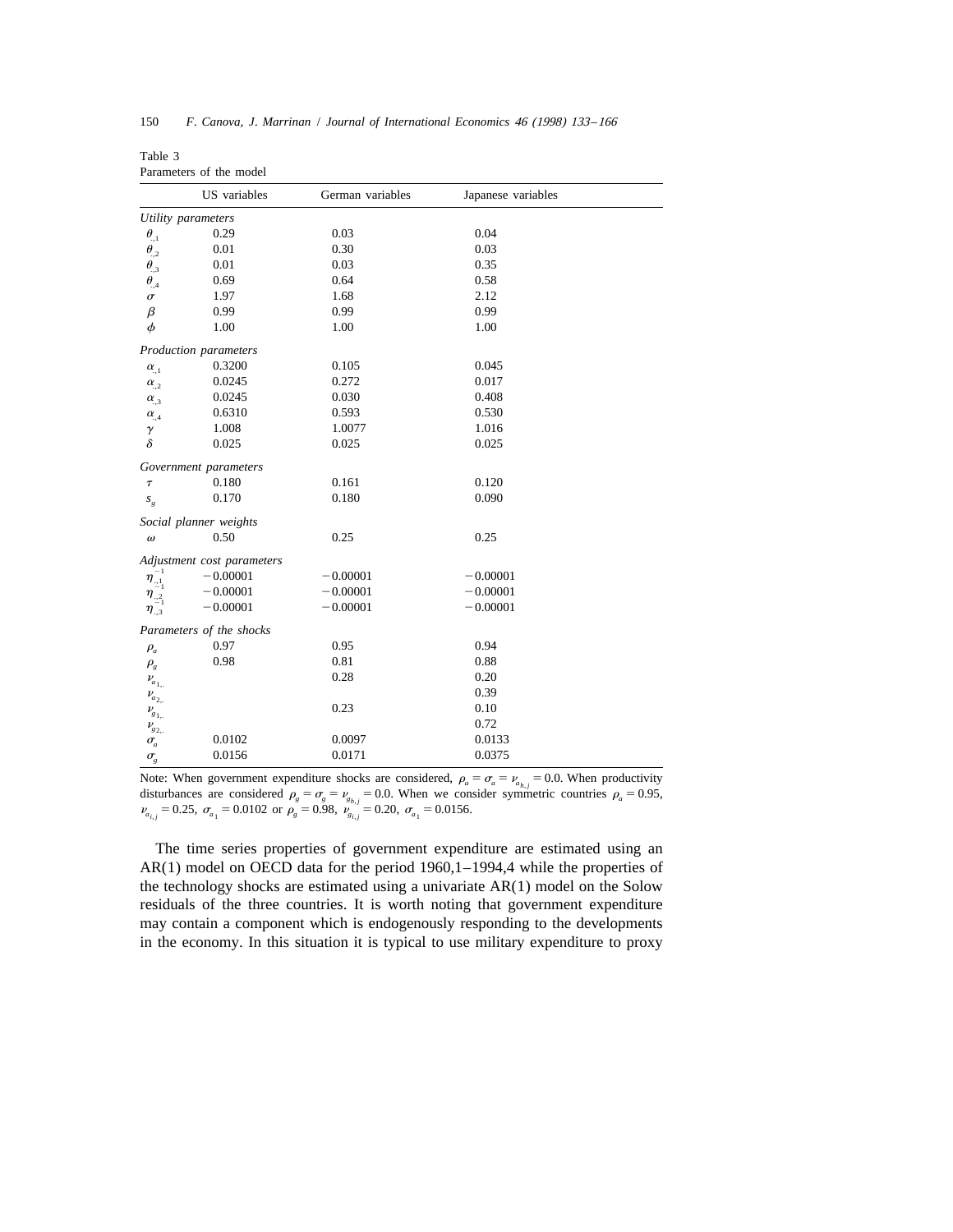for the exogenous component (see, e.g., Rotemberg and Woodford, 1992). Here we do not follow this approach because military expenditure is only a small fraction of total government expenditure (and of GDP) in Japan and Germany, so that the resulting properties for  $g_{i}$  may have very little to do with its truly exogenous component.

Many estimates of the coefficient of relative risk aversion exist for the US but evidence for the other two nations is scant. To provide a range for selecting  $\sigma_h$  we estimate this parameter over five different samples using the three procedures suggested by Brown and Gibbons (1985) and comparable wealth and consumption aggregates. The ranges of estimates are [1.09, 2.06] for the US, [1.48, 1.97] for Germany and [0.67, 2.23] for Japan. The values used are exactly identified GMM estimates and are from Canova and De Nicolo' (1995).

Many of the values for US parameters presented in Table 3 are standard. For the other two countries the values are similar to those previously employed in the literature (see, e.g., Cardia, 1991; Reynolds, 1992; Stockman and Tesar, 1994; Parente and Prescott, 1994). Tax rates are slightly lower than those used by, for example, Baxter and Crucini (1993) but this may be due to the presence of measurement errors in tax revenues.

The table contains estimates of the parameters of share of foreign capital in production which have not been previously used. Estimates of the share of foreign consumption in total consumption are partially new. To construct the share of total intermediate foreign goods in total output we add imports of industrial supplies, fuels and machinery equipment in each country and divide the total by current GDP. To decompose the total share by country of origin we calculate the share of intermediate goods coming from each of the other two countries, normalize the sum to one and divide the share of total intermediate goods using the relative weights obtained. This normalization is necessary because the percentage of intermediate imports from countries other than the two considered is large especially for Germany. The share of foreign goods in total consumption is obtained by summing up the value of imports of food, beverages and nondurable goods and dividing by the value of consumption of nondurable goods and services in each economy. The share of foreign consumption goods by country of origin is computed using the same procedure used to obtain each country's share of intermediate imports.

The previously used value for the share of foreign nondurable goods and services coming from abroad is higher than the one employed here (Schlagenhauf, 1989, has 0.157, for example). However, previous measures are biased upward since they include items such as imports of transport equipment which are neither nondurable nor final goods. One should also note that our estimates may be biased downward because no direct measure of the flow of services from foreign produced durable goods is available. This may be important for the US, where consumption of Japanese and German durables is substantial.

As in Christiano and Eichenbaum (1992) and Backus et al. (1993), we consider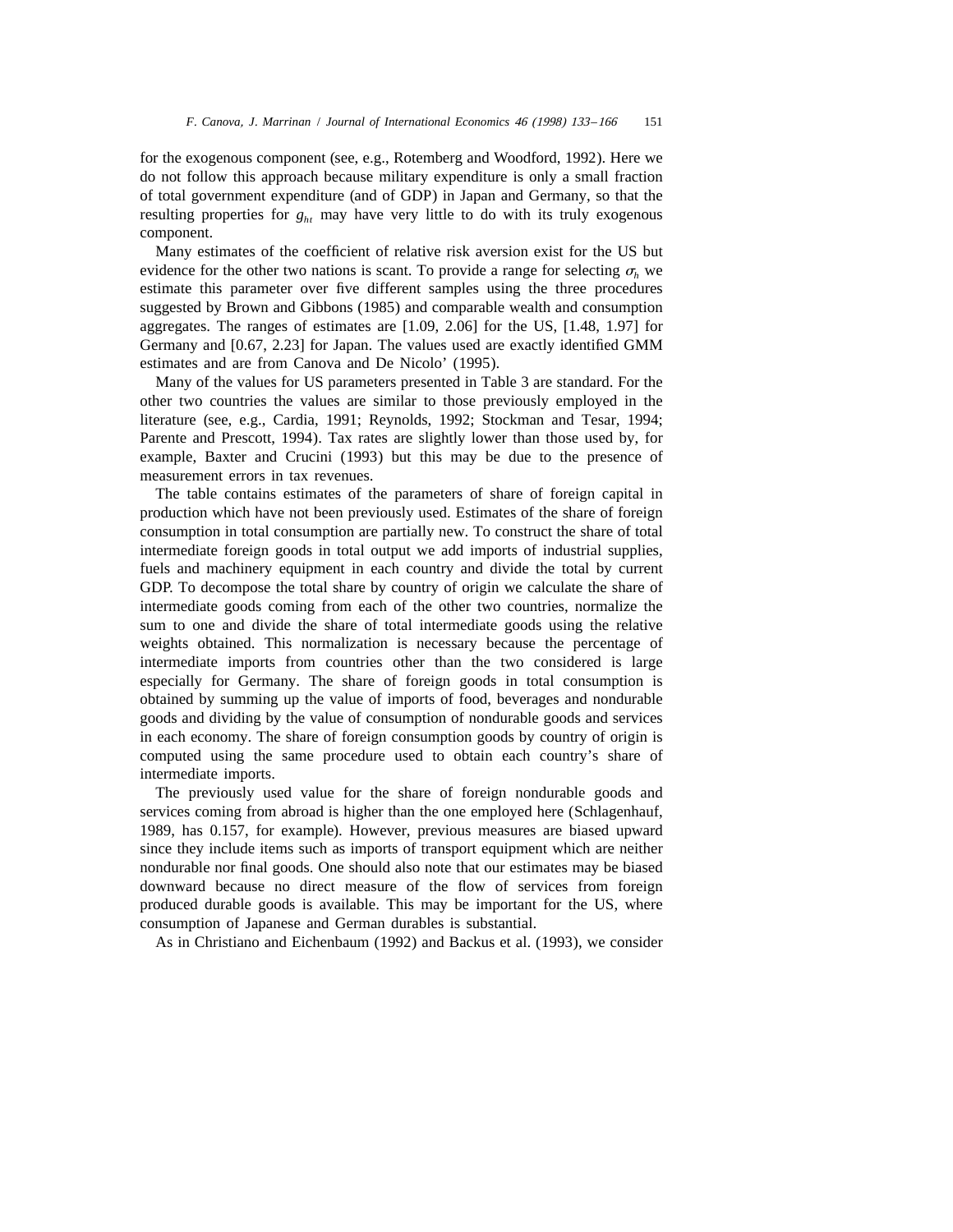primarily the case of  $\phi_h = 0$  but also examine whether results change when  $\phi_h$ varies from 0 to 1. Similarly,  $\eta_{i,j}$  are chosen so that the investment–capital ratio is sensitive to changes in Tobin's  $Q$  but we experiment with two other specifications where the investment–capital ratio is less responsive. In principle, one could estimate this elasticity parameter from moment conditions involving the variability of investment. Because the model contains multiple capital goods and because no disaggregated investment data exist, no fruitful estimation seems possible. Finally, we assume that  $\omega$ <sub>*i*</sub>'s are proportional to the population of the three countries in 1960. Because, Baxter and Crucini (1993) have shown that country size has some effect on the time series properties of saving and investment within countries, we examine whether the properties of transmission are altered when these weights change.

# 5.2. *Some simulation results*

Fig. 3 presents output responses following a one standard error output shock in country 1 when the underlying economy is driven by technology disturbances (panel 1) or by government disturbances (panel 2) for the case of three countries with identical preferences, technologies and shocks. The lower panel of Table 1 reports summary statistics. The figure presents point estimates of the responses where, to reduce the importance of small sample biases, the length of the simulated time series is  $T=6000$ . To facilitate the comparison with the actual data, the same 95% confidence bands presented in Fig. 1 when US GDP is shocked are superimposed in each panel. US parameters are selected for this baseline case and  $\omega_{h} = \frac{1}{3}$ . For technology disturbances the standard error is 0.0102, the serial correlation 0.95 and the cross-country contemporaneous correlation 0.25. For government expenditure disturbances the standard error is 0.0156, the serial correlation 0.98 and the cross-country contemporaneous correlation 0.20.

When the economy is driven by technology disturbances output responses are all positive in the short run suggesting that the effect due to the contemporaneous correlation of shocks is strong. However, the persistent lagged response of outputs in countries 2 and 3 and their magnitude are the results of production interdependencies which create a virtuous circle in the medium run.

For both types of disturbances we observe a delayed peak response in country 2 and sizable cyclical responses in countries 2 and 3, as is the case with the actual data. The magnitude of the peak responses is broadly consistent with those in the data and, for most horizons, simulated responses are inside the 95% band of the actual ones. In addition, the model driven by government disturbances generates a lagged peak response in country 1, a feature which appears to be important for actual US output shocks. One remarkable feature of Fig. 3 is that the two specifications generate output responses which are qualitatively very similar. For example, the model can qualitatively reproduce the ''US locomotive'' in both cases: positive output shocks in country 1 are associated with instantaneous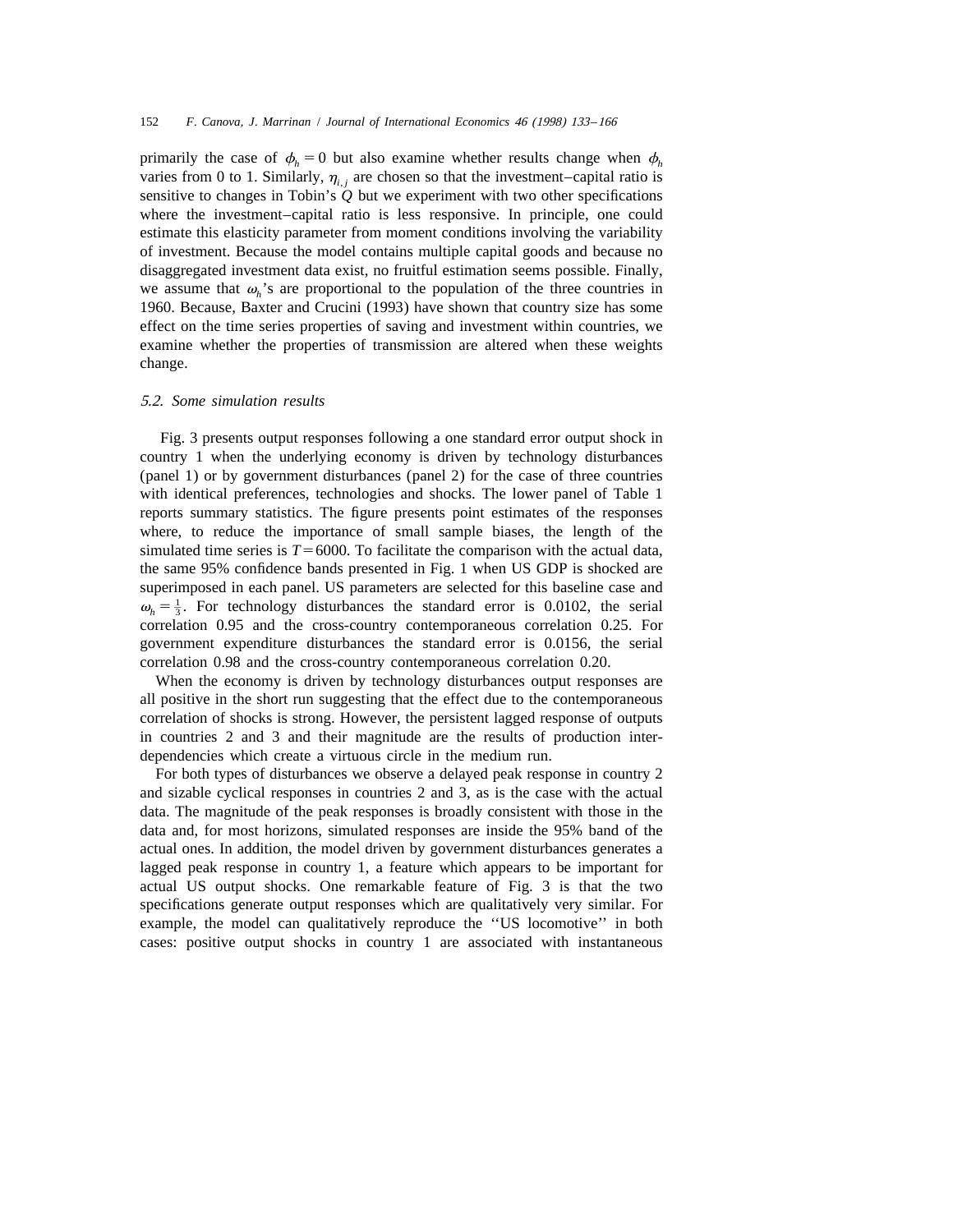

Fig. 3. Output responses following a one standard error output shock in country 1.

positive foreign responses, a lagged peak response in country 2 and significant multiplier effects in two of the three countries.

Both specifications fail in other dimensions. For example, the model is unable to reproduce the lengths of the expansion phase under both specifications: cycles in simulated data are somewhat too short and the timing of turning points is off by a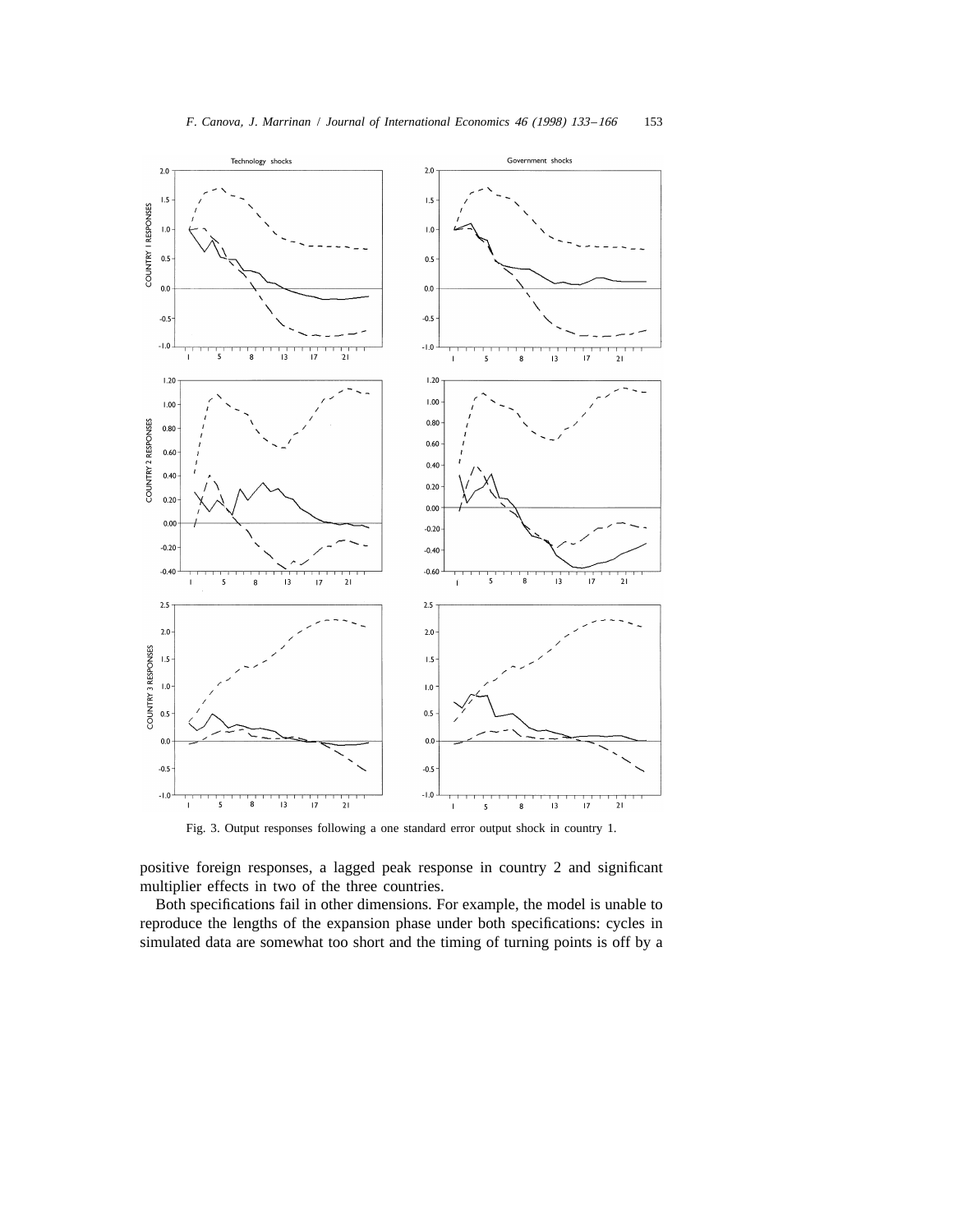| Horizon     |        |      | Technology shocks |       |      | Government shocks<br>$(\phi = 0.0)$ |       |  |
|-------------|--------|------|-------------------|-------|------|-------------------------------------|-------|--|
| 4 quarters  | Full   | 1.06 | 0.72              | 0.58  | 0.14 | 0.28                                | 0.59  |  |
|             | Common | 0.67 | 0.19              | 0.16  | 0.37 | 0.24                                | 0.12  |  |
|             | P.I.   | 1.17 | 3.56              | 0.83  | 1.01 | 2.80                                | 2.12  |  |
|             | C.L.   | 3.66 | 2.97              | 0.83  | 0.09 | 0.83                                | 1.23  |  |
| 24 quarters | Full   | 6.31 | 1.22              | 21.80 | 0.45 | 0.94                                | 32.22 |  |
|             | Common | 2.10 | 2.77              | 9.32  | 1.43 | 3.21                                | 9.07  |  |
|             | P.I.   | 5.40 | 6.80              | 13.91 | 4.21 | 5.89                                | 17.21 |  |
|             | C.L    | 7.73 | 3.10              | 12.36 | 1.44 | 2.60                                | 14.83 |  |

| Table 4 |                                       |  |
|---------|---------------------------------------|--|
|         | Fit of the model: Symmetric countries |  |

Note: The table reports cumulative differences between actual and simulated responses. Full indicates an experiment where all channels of transmission are present, Common where shocks are contemporaneously correlated, P.I. where there are only production interdependencies and C.I. where there are only consumption interdependencies.

few quarters. Also, the model does not reproduce the large and positive Japanese output responses following US output shocks present in the data and it underestimates the magnitude of total multipliers in all three cases.

To quantify the importance of the two disturbances and of the three channels of transmission we compute the cumulative square difference between the mean estimates of the actual impulse responses and the simulated responses where in the latter case we shut down two of the three channels of propagation as we did in Section 4. We present results of whether different shocks or different transmission mechanisms are more important at different horizons. The results obtained for two different horizons (4 and 24 quarters), which appear in Table 4, suggest that government disturbances do better in reproducing US and German output responses following a US output shock while technology disturbances do better for Japan output responses. Also, common shocks appear to outperform the other two transmission channels at both horizons regardless of the source of disturbance. Production interdependencies, on the other hand, do better than consumption interdependencies in the long run when technology disturbances drive the cycle. When government disturbances drive the cycle, consumption interdependencies outperform production interdependencies both in the short and in the long run.

## 5.3. *Sensitivity analysis*

Before moving on to more complicated versions of the model, we run eight experiments to determine whether the features of the impulse responses we have just described are robust to modifications of those parameters which are chosen a priori or measured with substantial error.

Experiment 1 considers a situation where private and public consumption are imperfectly substitutable in the utility of domestic agents, i.e.  $\phi = 0.5$ . Experiment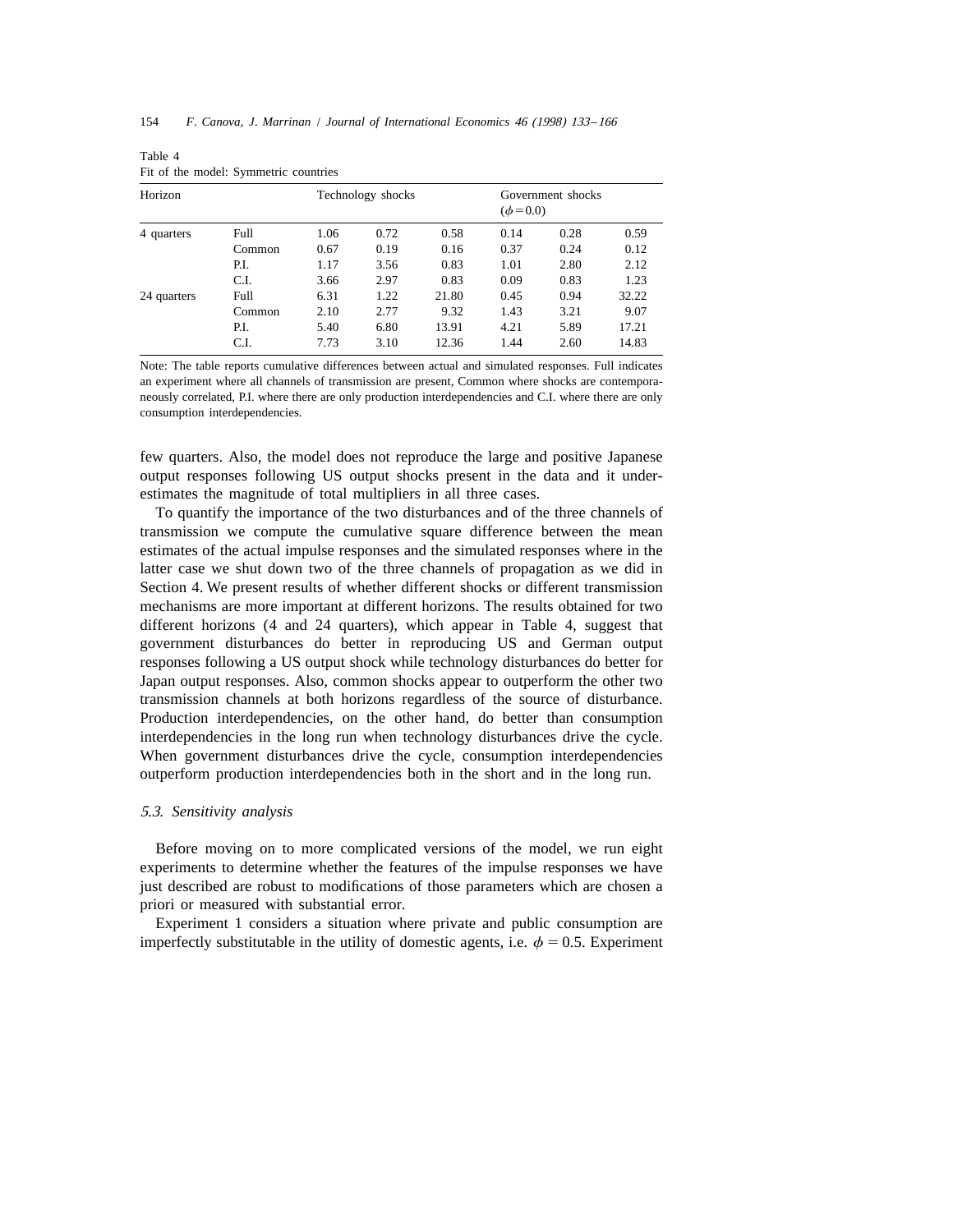2 examines the situation where consumers are very risk averse, i.e.  $\sigma = 10$ . Experiment 3 covers the case of a lower discount factor, i.e.  $\beta = 0.96$ . In experiment 4 no distortionary taxes are levied on output, i.e.  $\tau_h = 0.0 \text{ V}h$ . Experiment 5 considers an economy with serially uncorrelated disturbances, i.e.  $\rho_g = \rho_a = 0.0$ . Experiment 6 presents a case where the elasticity of the investment–<br>capital ratio to Tobin's *Q* is lower, i.e.  $\eta(h, j)^{-1} = -0.005$ ,  $\nabla h, j$ . Experiment 7 covers a situation where the cost of using domestically produced capital goods is<br>lower than the cost of using capital produced in another location, i.e.  $\eta(h,j)^{-1} = -0.01$ ,  $\eta(h,h)^{-1} = -0.0001$ . Finally, in experiment 8 we s two of the three countries trade their own capital goods more easily, i.e.  $\eta(h, j)^{-1} = -0.0001$  if  $h, j = 1,2$  or  $h = j = 3$  and  $\eta(h, j)^{-1} = -0.01$  otherwise. Summary statistics for the first experiment can be found in Table 1 and for the other seven experiments in Table 5.

When government expenditure is a better substitute for private consumption, shocks are less persistent and output responses display smaller swings, but the qualitative features of the international transmission are unaltered. Intuitively, an increase in government expenditure has two effects on consumption in this case. The first is through the resource constraint, as when  $\phi = 0.0$ . The second occurs because an increase in government expenditure increases current utility of domestic agents, reduces the incentive to substitute leisure intertemporally and, therefore, the magnitude of future output increases. Hence, ceteris paribus, output shocks generate fluctuations of reduced magnitude and have smaller international repercussions. The magnitude of the change in agents' leisure profile depends on the persistence of government disturbances: for highly persistent disturbances and values of  $\phi$  up to 0.7, the importance of this second channel is rather small.

Increasing  $\sigma_{h}$  or decreasing  $\beta$  has similar effects on the transmission of shocks. When  $\sigma_{h}$  is high, positive technology or negative government disturbances lower total investment, result in less persistent domestic responses and a weaker and less persistent cross-country spillover because agents are less willing to substitute intertemporally. Similarly, with a lower  $\beta$  agents wish to consume more today relative to the future. Consequently, with positive technology disturbances more impatient agents will invest less and with negative government shocks they will intertemporally substitute more current for future leisure, reducing the profile of future output growth. In both instances, higher current consumption desires induce weaker persistence, shorter cycles, smaller own multiplier and a reduced international transmission of disturbances. Also in this case, the magnitude of the changes is small.

Variations in tax rates from 0 to 50% have no significant effects on either the shape or the magnitude of output responses when the economy is driven by technology disturbances. When government spending disturbances drive the cycle and there are no distorting taxes, agents enjoy more good times on domestic goods so that the spillover effect is reduced. Also in this case the differences in the shape and magnitude of the shocks are small.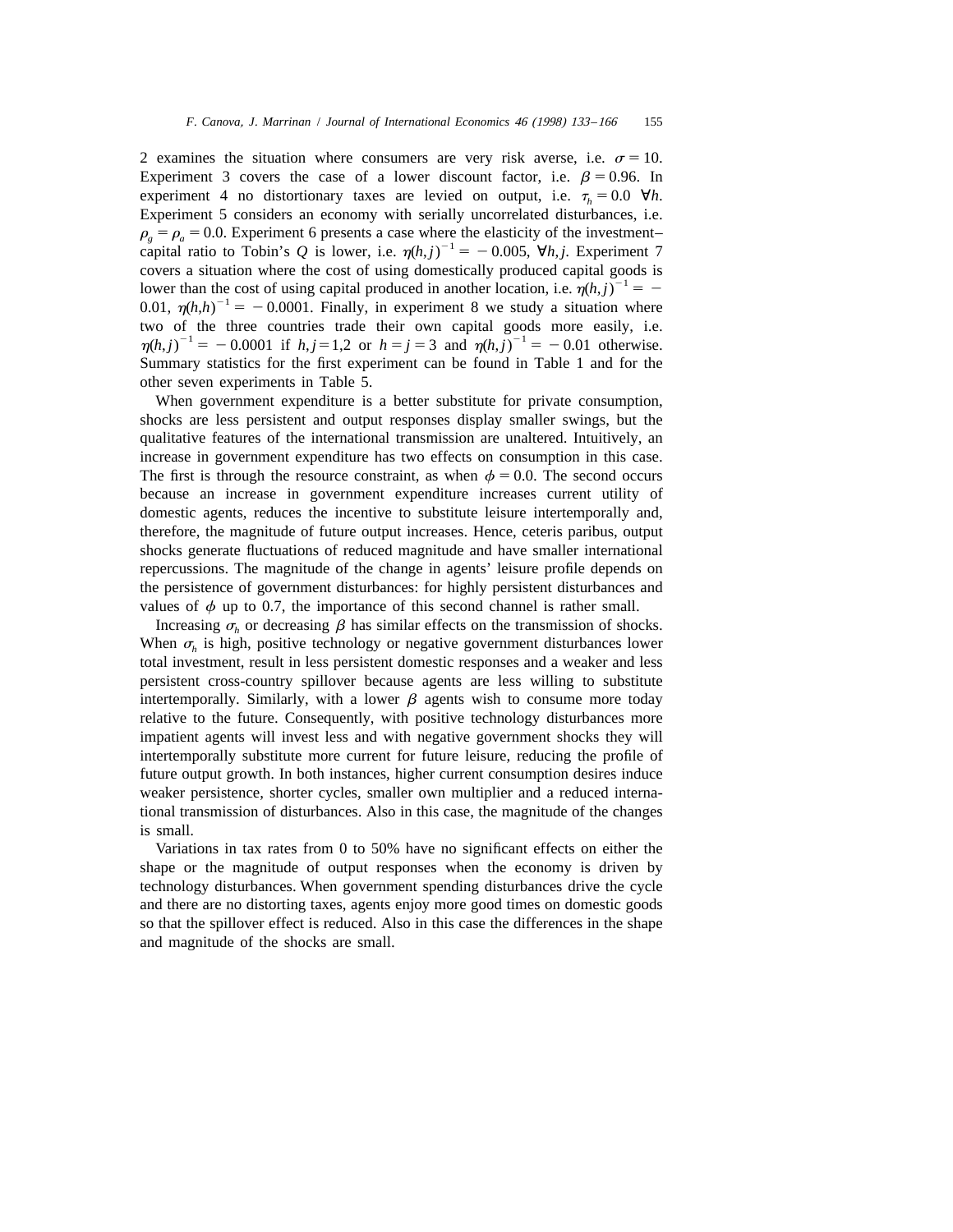|                                |           | Technology shocks |                | Government shocks<br>$(\phi = 0.0)$ |              |
|--------------------------------|-----------|-------------------|----------------|-------------------------------------|--------------|
|                                |           | Location          | Size           | Location                            | Size         |
| Experiment 1: $\sigma = 10$    |           |                   |                |                                     |              |
| Cycle length (in quarters)     | Country 1 |                   | 6              |                                     | 22           |
|                                | Country 2 |                   | 24             |                                     | 7            |
|                                | Country 3 |                   | $\overline{4}$ |                                     | 3            |
| Peak response                  | Country 1 | $\mathbf{1}$      | 1.00           | 3                                   | 1.50         |
|                                | Country 2 | $\overline{4}$    | 0.50           | 5                                   | 0.34         |
|                                | Country 3 | $\mathbf{1}$      | 0.34           | 1                                   | 0.23         |
| Total multiplier (24 quarters) | Country 1 |                   | 2.56           |                                     | 10.85        |
|                                | Country 2 |                   | 7.47           |                                     | 4.52         |
|                                | Country 3 |                   | $-1.44$        |                                     | $-4.74$      |
| Experiment 2: $\beta$ = 0.96   |           |                   |                |                                     |              |
| Cycle length (in quarters)     | Country 1 |                   | 6              |                                     | 23           |
|                                | Country 2 |                   | 24             |                                     | 6            |
|                                | Country 3 |                   | $\overline{4}$ |                                     | 3            |
| Peak response                  | Country 1 | 1                 | 1.00           | 3                                   | 1.53         |
|                                | Country 2 | 4                 | 0.42           | 5                                   | 0.41         |
|                                | Country 3 | 1                 | 0.29           | $\mathbf{1}$                        | 0.21         |
| Total multiplier (24 quarters) | Country 1 |                   | 2.52           |                                     | 9.89         |
|                                | Country 2 |                   | 6.52           |                                     | 5.94         |
|                                | Country 3 |                   | $-1.81$        |                                     | $-6.77$      |
| Experiment 3: $\tau = 0.0$     |           |                   |                |                                     |              |
| Cycle length (in quarters)     | Country 1 |                   | 6              |                                     | 23           |
|                                | Country 2 |                   | 24             |                                     | 6            |
|                                | Country 3 |                   | 3              |                                     | 3            |
| Peak response                  | Country 1 | $\mathbf{1}$      | 1.00           | 3                                   | 1.53         |
|                                | Country 2 | 19                | 0.40           | 17                                  | 0.40         |
|                                | Country 3 | $\mathbf{1}$      | 0.28           | 1                                   | 0.29         |
| Total multiplier (24 quarters) | Country 1 |                   | 2.38           |                                     | 14.86        |
|                                | Country 2 |                   | 7.15           |                                     | 5.71         |
|                                | Country 3 |                   | $-2.11$        |                                     | $-8.09$      |
| Experiment 4: $\rho = 0.0$     |           |                   |                |                                     |              |
| Cycle length (in quarters)     | Country 1 |                   | $\mathbf{1}$   |                                     | $\mathbf{1}$ |
|                                | Country 2 |                   | $\mathbf{1}$   |                                     | $\mathbf{1}$ |
|                                | Country 3 |                   | $\mathbf{1}$   |                                     | $\mathbf{1}$ |
| Peak response                  | Country 1 | 1                 | 1.00           | 1                                   | 1.00         |
|                                | Country 2 | 4                 | 0.23           | 3                                   | 0.24         |
|                                | Country 3 | 1                 | 0.25           | 1                                   | 0.18         |
| Total multiplier (24 quarters) | Country 1 |                   | 0.48           |                                     | 1.22         |
|                                | Country 2 |                   | 0.13           |                                     | 0.07         |
|                                | Country 3 |                   | $-0.16$        |                                     | $-0.35$      |

## Table 5

Transmission of international cycles: Symmetric countries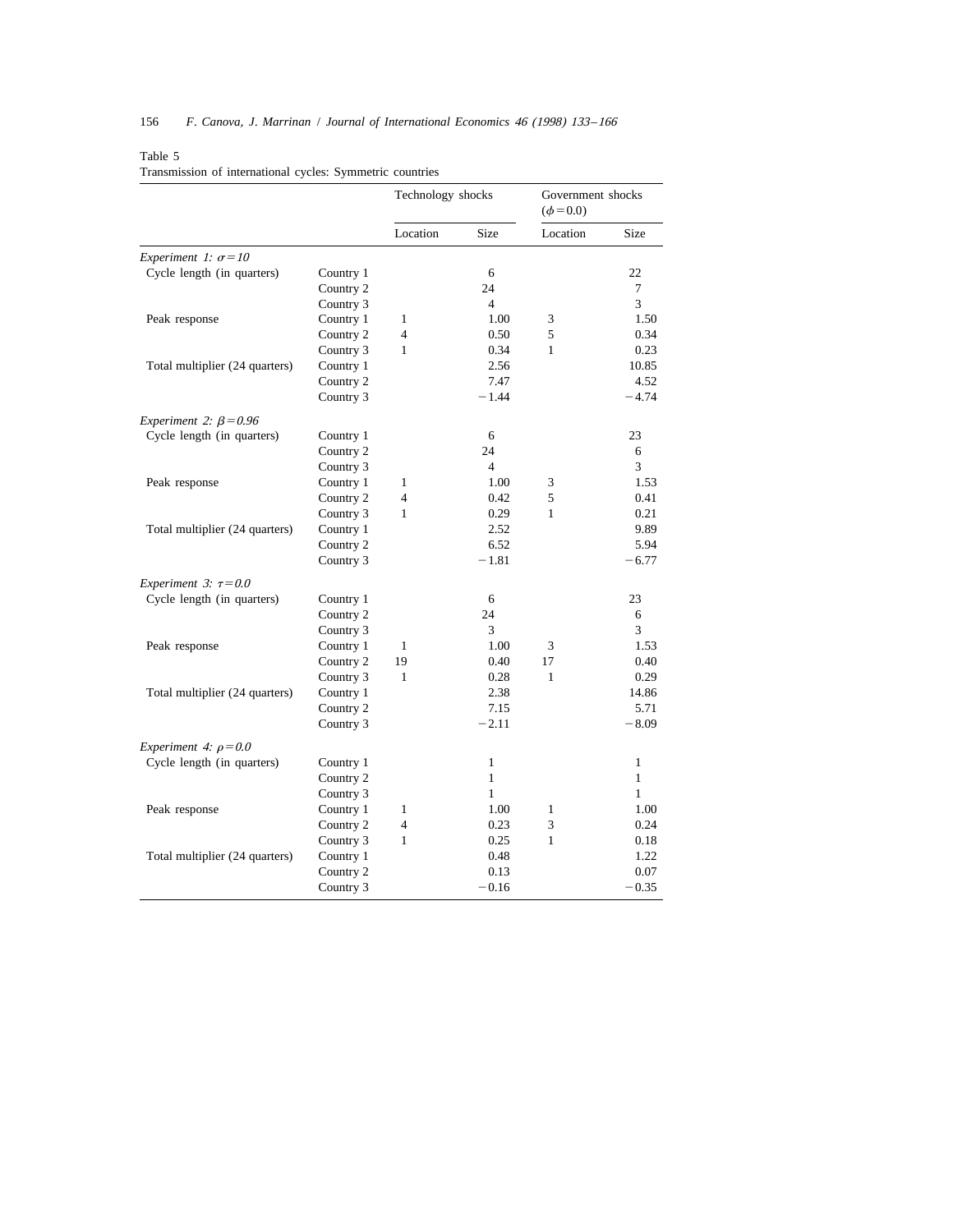|                                                                                                                   |           | Technology shocks |                | Government shocks<br>$(\phi = 0.0)$ |                |
|-------------------------------------------------------------------------------------------------------------------|-----------|-------------------|----------------|-------------------------------------|----------------|
|                                                                                                                   |           | Location          | Size           | Location                            | Size           |
| <i>Experiment 5:</i> $\eta_{h,j}^{-1} = -0.05$                                                                    |           |                   |                |                                     |                |
| Cycle length (in quarters)                                                                                        | Country 1 |                   | 10             |                                     | 12             |
|                                                                                                                   | Country 2 |                   | 5              |                                     | 8              |
|                                                                                                                   | Country 3 |                   | 9              |                                     | $\overline{4}$ |
| Peak response                                                                                                     | Country 1 | 1                 | 1.00           | 1                                   | 1.00           |
|                                                                                                                   | Country 2 | 1                 | 0.27           | 9                                   | 0.50           |
|                                                                                                                   | Country 3 | 4                 | 0.46           | 5                                   | 0.35           |
| Total multiplier (24 quarters)                                                                                    | Country 1 |                   | 0.97           |                                     | 5.31           |
|                                                                                                                   | Country 2 |                   | 0.75           |                                     | $-3.82$        |
|                                                                                                                   | Country 3 |                   | $-0.43$        |                                     | 0.64           |
| Experiment 6: $\eta_{h,h}^{-1} = -0.00001$ ; $\eta_{h,i}^{-1} = -0.01$                                            |           |                   |                |                                     |                |
| Cycle length (in quarters)                                                                                        | Country 1 |                   | 5              |                                     | 11             |
|                                                                                                                   | Country 2 |                   | $\overline{c}$ |                                     | 11             |
|                                                                                                                   | Country 3 |                   | $\mathbf{1}$   |                                     | $\mathbf{2}$   |
| Peak response                                                                                                     | Country 1 | -1                | 1.00           | 2                                   | 2.64           |
|                                                                                                                   | Country 2 | 19                | 0.83           | $\overline{4}$                      | 1.63           |
|                                                                                                                   | Country 3 | 5                 | 0.20           | 1                                   | 1.34           |
| Total multiplier (24 quarters)                                                                                    | Country 1 |                   | 3.92           |                                     | 10.96          |
|                                                                                                                   | Country 2 |                   | $-1.68$        |                                     | 5.40           |
|                                                                                                                   | Country 3 |                   | $-4.00$        |                                     | $-1.39$        |
| <i>Experiment 7:</i> $\eta_{h,j}^{-1} = -0.00001$ for $h,j = 1,2$ or $h = j = 3\eta_{h,j}^{-1} = -0.01$ otherwise |           |                   |                |                                     |                |
| Cycle length (in quarters)                                                                                        | Country 1 |                   | 5              |                                     | 11             |
|                                                                                                                   | Country 2 |                   | $\overline{c}$ |                                     | 11             |
|                                                                                                                   | Country 3 |                   | $\mathbf{1}$   |                                     | $\overline{c}$ |
| Peak response                                                                                                     | Country 1 | $\mathbf{1}$      | 1.00           | $\mathfrak{2}$                      | 1.37           |
|                                                                                                                   | Country 2 | 14                | 0.78           | 3                                   | 0.92           |
|                                                                                                                   | Country 3 | 5                 | 0.05           | 1                                   | 0.12           |
| Total multiplier (24 quarters)                                                                                    | Country 1 |                   | 4.87           |                                     | 8.09           |
|                                                                                                                   | Country 2 |                   | 3.45           |                                     | 6.36           |
|                                                                                                                   | Country 3 |                   | $-0.13$        |                                     | $-0.29$        |

| Table 5. Continued |
|--------------------|
|--------------------|

Note: The statistics refer to mean responses obtained using 1000 replications.

When disturbances are serially uncorrelated, output responses die out quickly, cycles are short, spillovers are small apart from the initial contemporaneous effect, multiplier effects are insignificant and the location and magnitude of turning points change. When  $g_{ht} = 0 \forall t, \delta = 1.0, \alpha_{hi} = \theta_{hi} = 0 \forall j \neq h$  and  $\sigma_h = 1.0$ , this economy is similar to the one examined by Long and Plosser (1983) in a domestic framework and Cantor and Mark (1988) in an international setup. They assert that with iid technology shocks, the model can generate output comovements across sectors or countries. This experiment demonstrates that even when output disturbances are uncorrelated over time, comovements in the cyclical component of output do exist (the contemporaneous correlation of outputs is around 0.70). But this is a high frequency not a business cycle phenomenon.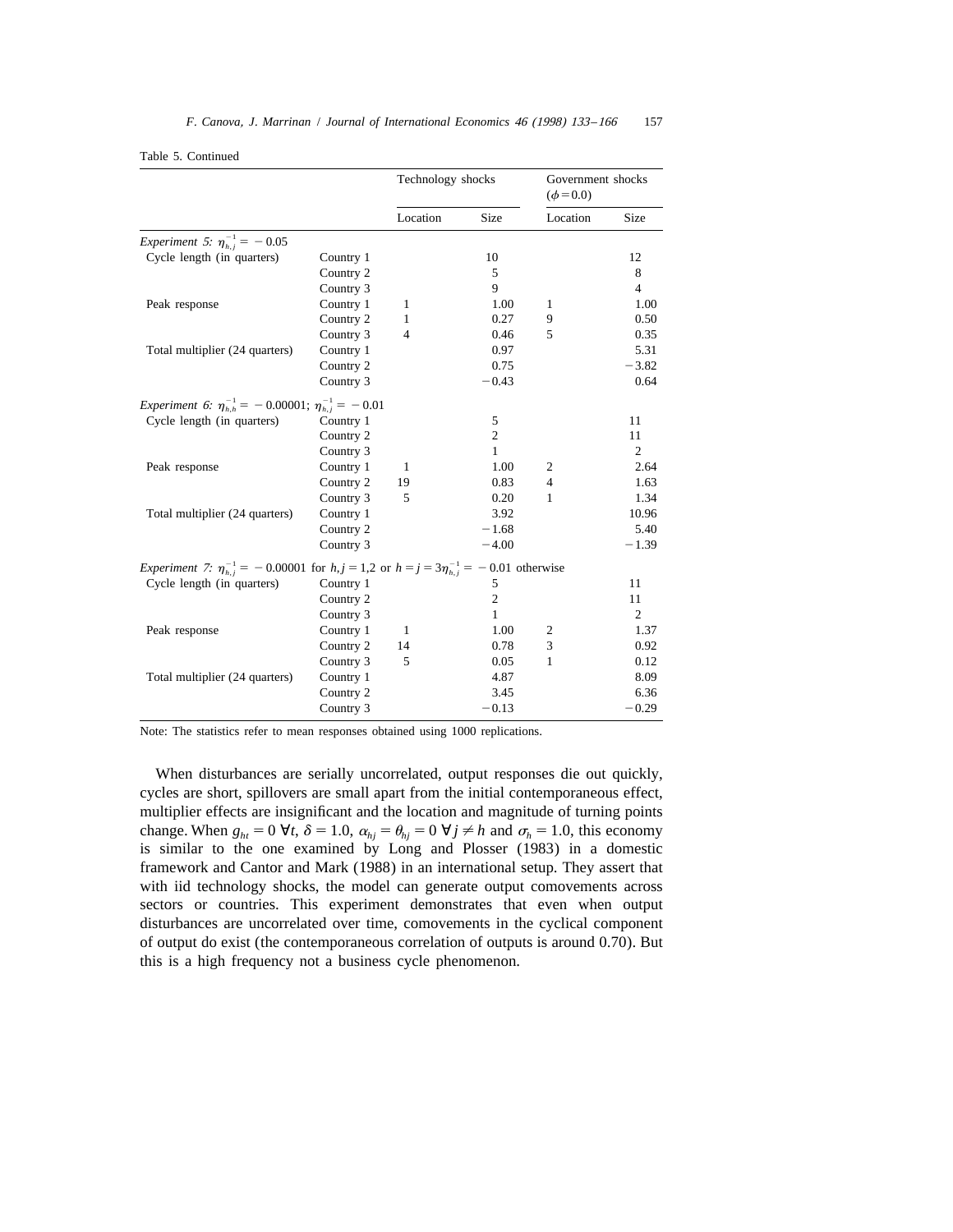Variations in  $\eta$  change the propagation features of output shocks. When the elasticity of the investment–capital ratio to changes in Tobin's *Q* is smaller, positive output shocks result in less investment both domestically and abroad, independently of the source of disturbance, and this reduces the magnitude and the international persistence of output responses. This is intuitive: if the cost of installing new capital is higher, agents prefer to consume more now and less in the future to avoid the deadweight loss. This result is independent of the exact value of  $\eta$ : for values up to the one used by Baxter and Crucini,  $\eta^{-1} = -0.075$ , output dynamics are similar.

When higher costs must be paid to install new foreign capital domestically, the transmission features are altered when technology shocks drive the cycle since output swings in country 1 are magnified in the medium run. When government disturbances drive the cycle, only minor differences with the baseline case emerge.

Finally, when two of the countries (say, countries 1 and 2) enjoy some proximity which allows them to incur lower costs in importing each other's capital goods, we observe a substantial asymmetry in output responses when technology disturbances drive the cycle. The responses of country 3 are fairly close to zero at all horizons. This is to be expected since investment dynamics are responsible for the international cycle when technology disturbances drive the cycle. With government expenditure disturbances, responses do not change much since in this case the gross flow of capital across borders is of a smaller order of magnitude.

In sum, the properties of the domestic and international transmission of the two types of disturbances change when we reduce the serial correlation of the disturbances and when the sensitivity of the investment–capital ratio to changes in Tobin's *Q* is low or asymmetric. In all the other cases both the shape of the responses and their quantitative features are fairly robust to changes of parameters within a reasonable range.

#### 5.4. *Heterogeneous countries*

Since the model with three identical countries does not account for all features of output responses, we next examine its performance when country-specific heterogeneity is included. We first consider a case where countries differ in the serial and contemporaneous correlation properties of the disturbances. Then we proceed to six additional experiments, which maintain country-specific distributions in the disturbances and add differences in country size (experiment 2), in preferences – both in terms of  $\theta_{hi}$  and  $\sigma_h$  – (experiment 3), in fiscal policies (experiment 4) and in technologies and growth patterns (experiment 5). Finally, to maintain comparability with other studies, we study a case where exogenous disturbances display asymmetric, one-period cross-country feedbacks (experiment 6). Plots of the point estimate of the impulse responses obtained with data generated in experiment 5 are shown in Fig. 4 for the case of technology disturbances and in Fig. 5 for the case of government expenditure disturbances.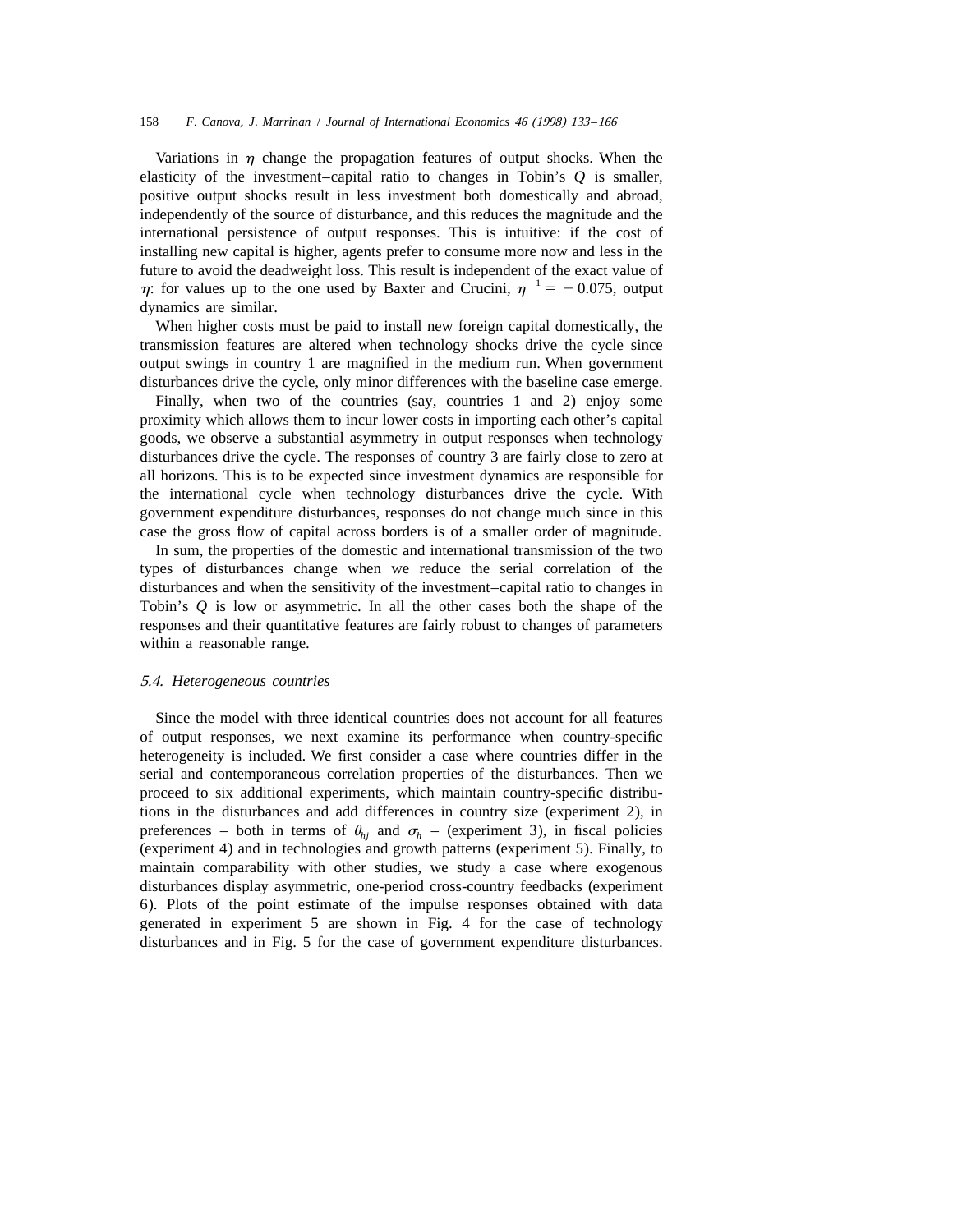

Fig. 4. Plot of the point estimate of the impulse responses obtained with data generated in experiment 5: Technology disturbances.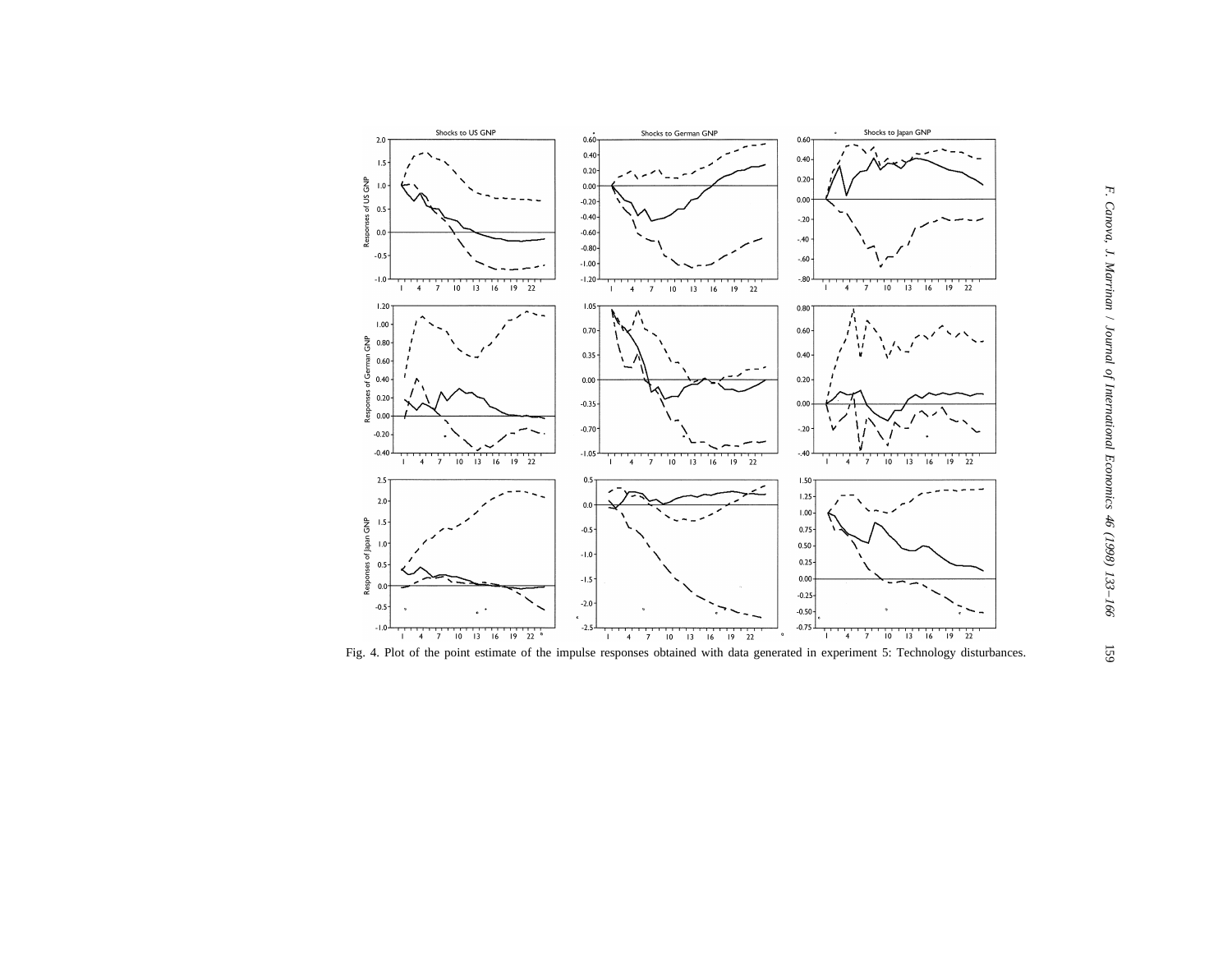

Fig. 5. Plot of the point estimate of the impulse responses obtained with data generated in experiment 5: Government expenditure disturbances.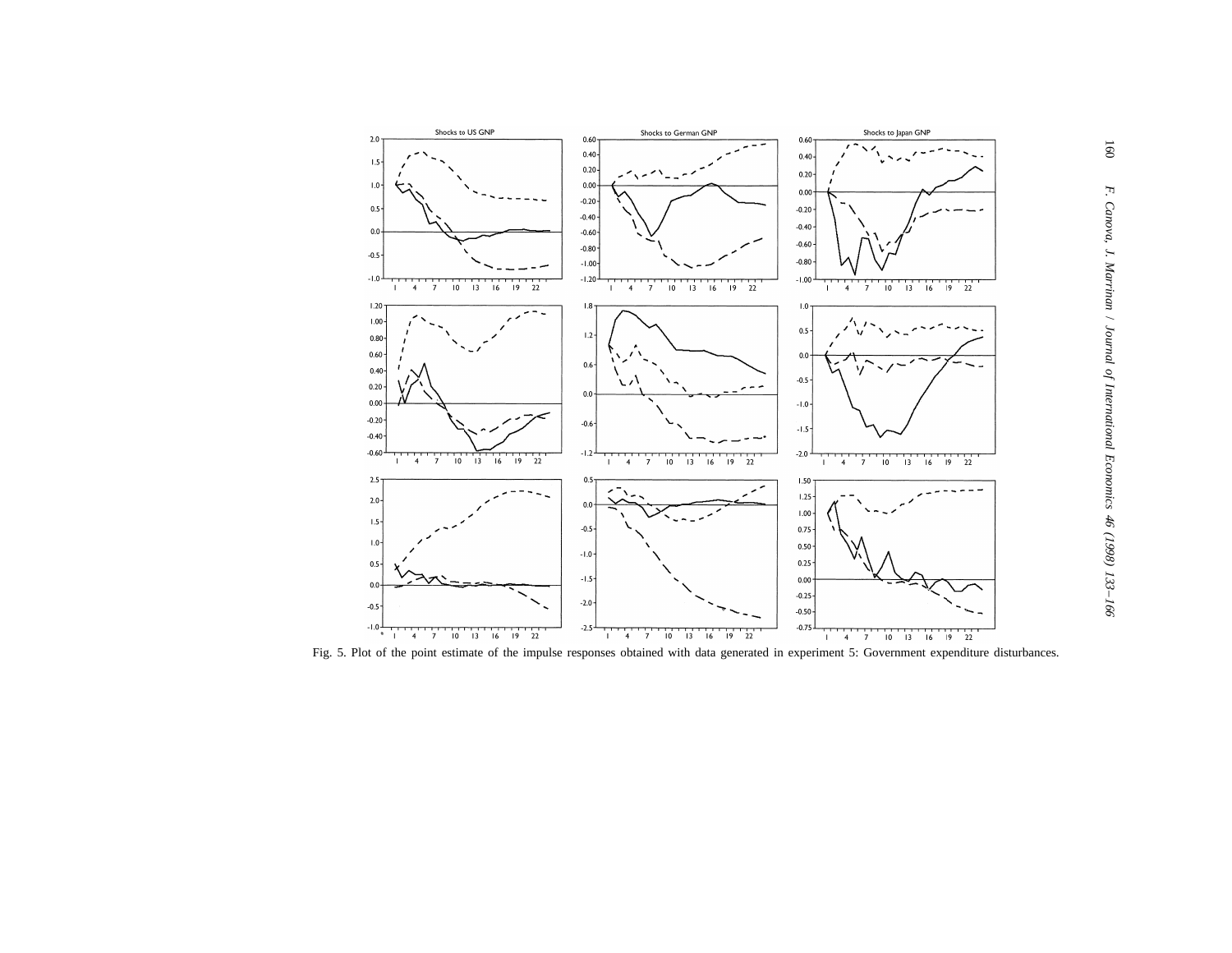Once again, to facilitate the comparison, actual 95% confidence bands are superimposed and, to downplay the importance of sampling variability, the length of the simulated time series is set to  $T = 6000$ . Summary statistics for these experiments are in an appendix available upon request.

When technology disturbances drive the cycle, the presence of asymmetries in the distribution of disturbances does not dramatically affect the transmission properties of output shocks. In particular, we see that German output responses to German output shocks die out quickly while there are significant swings in US and Japan output responses. Japan output shocks die out slowly domestically, induce a lagged peak response in the US and small total multipliers in all countries.

When government disturbances drive the cycle, we note important asymmetries in output responses and total multipliers. Positive US output shocks are somewhat persistent domestically, induce long swings in German output and larger but less persistent output responses in Japan. German output shocks have a strong contemporaneous impact, generate output swings of wide amplitude in Japan and strong negative and persistent US output responses. Finally, Japan output shocks generate short but recurrent swings in its own responses and a negative displacement of US and German outputs for about 15–16 quarters.

The qualitative similarities in the impulse responses we noted previously when the two sources of disturbances drive the cycle disappear in this case. One major difference is in US and German output responses following a Japan output shock: both output responses are strongly negative and German output responses are much more cyclical with government disturbances.

Changing the planner weights has very little influence on the cross-country propagation of output shocks. The major difference is in the magnitude of US output responses to foreign output shocks, which display fluctuations of reduced amplitude. The addition of country-specific preferences, technologies and fiscal policies has only a minor impact on total multipliers, length of the cycle and the location of the turning points when technology disturbances drive the cycle. With government disturbances, differences in fiscal policies and technology are important in determining the magnitude of the peaks and troughs of the cycle, but no major change appears in the transmission properties. These results should not come as a surprise: cross-country heterogeneities in preferences and technologies are too small to substantially change the transmission properties of the model. Fiscal variables do differ across countries both in terms of steady-state percentage of output accounted for by government consumption and average tax rates. However, impulse responses are insensitive to differences of these parameters within the cross-country range presented in Table 3.

Finally, when exogenous disturbances display one-period, cross-country feedbacks which are allowed to be asymmetric, the distinction between sources and propagation becomes unclear. However, it is useful to consider this case to maintain comparability with current literature which allows disturbances to have a lagged impact across countries (as in Backus et al., 1995). Estimates of the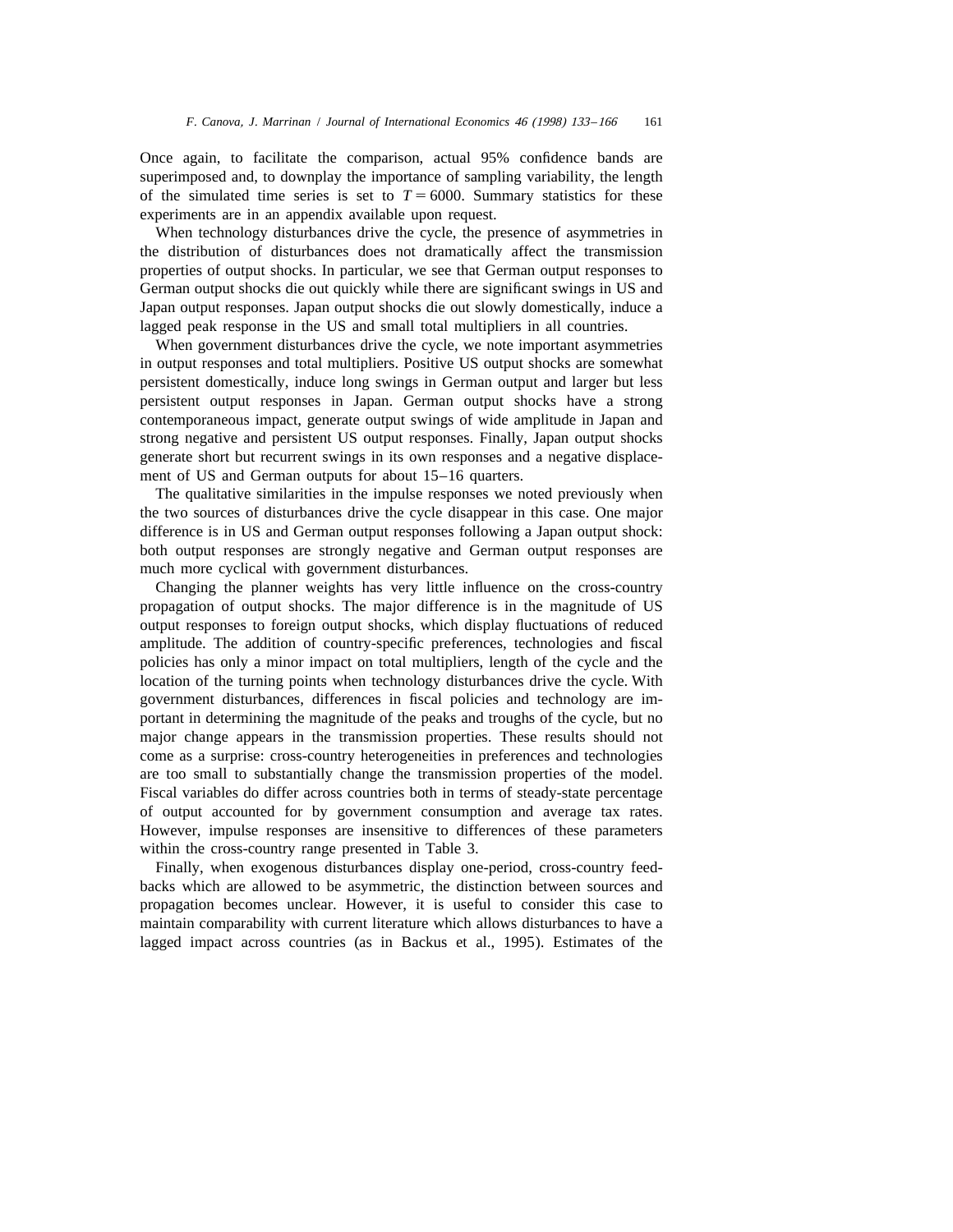one-period, cross-country feedbacks appear in an appendix available on request. The inclusion of these feedbacks in the model affects the magnitude and, in some cases, the sign of total multipliers, the location and the magnitude of turning points and the length of the induced cycle. In general, the presence of cross-country feedbacks does not improve the ability of the model to reproduce the data and creates additional discrepancies in some dimensions where it was previously adequate. It is therefore possible that the need to include these feedbacks in previous models was due to the lack of production interdependencies which endogenously generate international repercussions.

In sum, the addition of various forms of heterogeneities does not substantially improve the fit of the model and, in some cases, worsens its performance. Heterogeneities in the distribution of the exogenous disturbances create some asymmetries in the impulse response function but they are either insufficient to rationalize the wide variety of total multiplier effects present in the actual data or go in the opposite direction of what one would like. For example, none of the modifications can generate the large domestic output response, coupled with the

|                      | Technology shocks |        |       |       | Government shocks ( $\phi$ =0.0) |        |       |       |
|----------------------|-------------------|--------|-------|-------|----------------------------------|--------|-------|-------|
|                      | Full              | Common | P.I.  | C.I.  | Full                             | Common | P.I.  | C.I.  |
| Horizon: 4 quarters  |                   |        |       |       |                                  |        |       |       |
| US shocks            | 0.65              | 0.74   | 1.23  | 3.06  | 0.63                             | 0.57   | 1.24  | 0.31  |
|                      | 1.03              | 1.27   | 4.86  | 1.92  | 0.66                             | 0.54   | 2.66  | 1.18  |
|                      | 0.07              | 0.25   | 0.88  | 0.19  | 0.20                             | 0.38   | 1.99  | 1.77  |
| German shocks        | 0.05              | 0.12   | 0.13  | 0.26  | 0.02                             | 0.04   | 0.11  | 0.15  |
|                      | 0.10              | 0.17   | 0.18  | 0.34  | 3.86                             | 3.54   | 5.01  | 4.66  |
|                      | 0.27              | 0.45   | 0.44  | 0.62  | 0.05                             | 0.10   | 0.14  | 0.12  |
| Japan shocks         | 0.08              | 0.15   | 0.18  | 0.36  | 2.01                             | 3.21   | 3.68  | 4.51  |
|                      | 0.04              | 0.16   | 0.23  | 0.52  | 1.13                             | 1.76   | 1.98  | 2.82  |
|                      | 0.13              | 0.41   | 0.55  | 0.89  | 0.36                             | 0.86   | 1.01  | 0.98  |
| Horizon: 24 quarters |                   |        |       |       |                                  |        |       |       |
| US shocks            | 2.31              | 3.46   | 6.02  | 8.17  | 4.91                             | 4.97   | 5.12  | 5.33  |
|                      | 3.39              | 3.79   | 6.95  | 4.10  | 8.73                             | 10.12  | 13.64 | 12.45 |
|                      | 14.35             | 15.43  | 17.70 | 18.66 | 15.25                            | 17.65  | 18.24 | 17.94 |
| German shocks        | 2.01              | 3.06   | 3.09  | 4.27  | 1.28                             | 1.67   | 1.82  | 2.95  |
|                      | 2.19              | 3.77   | 4.80  | 6.92  | 30.72                            | 28.67  | 25.86 | 31.03 |
|                      | 25.76             | 32.48  | 31.98 | 34.29 | 17.32                            | 19.23  | 19.42 | 26.15 |
| Japan shocks         | 2.04              | 2.47   | 2.94  | 3.41  | 6.23                             | 9.02   | 9.24  | 10.01 |
|                      | 0.85              | 0.80   | 0.88  | 0.96  | 29.16                            | 27.48  | 29.99 | 31.07 |
|                      | 1.02              | 1.44   | 1.59  | 2.06  | 5.67                             | 7.10   | 8.29  | 8.27  |

| Table 6 |  |                                           |  |
|---------|--|-------------------------------------------|--|
|         |  | Fit of the model: Heterogeneous countries |  |

Note: The table reports cumulative differences between actual and simulated responses. Full indicates an experiment where all channels of transmission are present, Common where shock are contemporaneously correlated, P.I. where there are only production interdependencies and C.I. where there are only consumption interdependencies.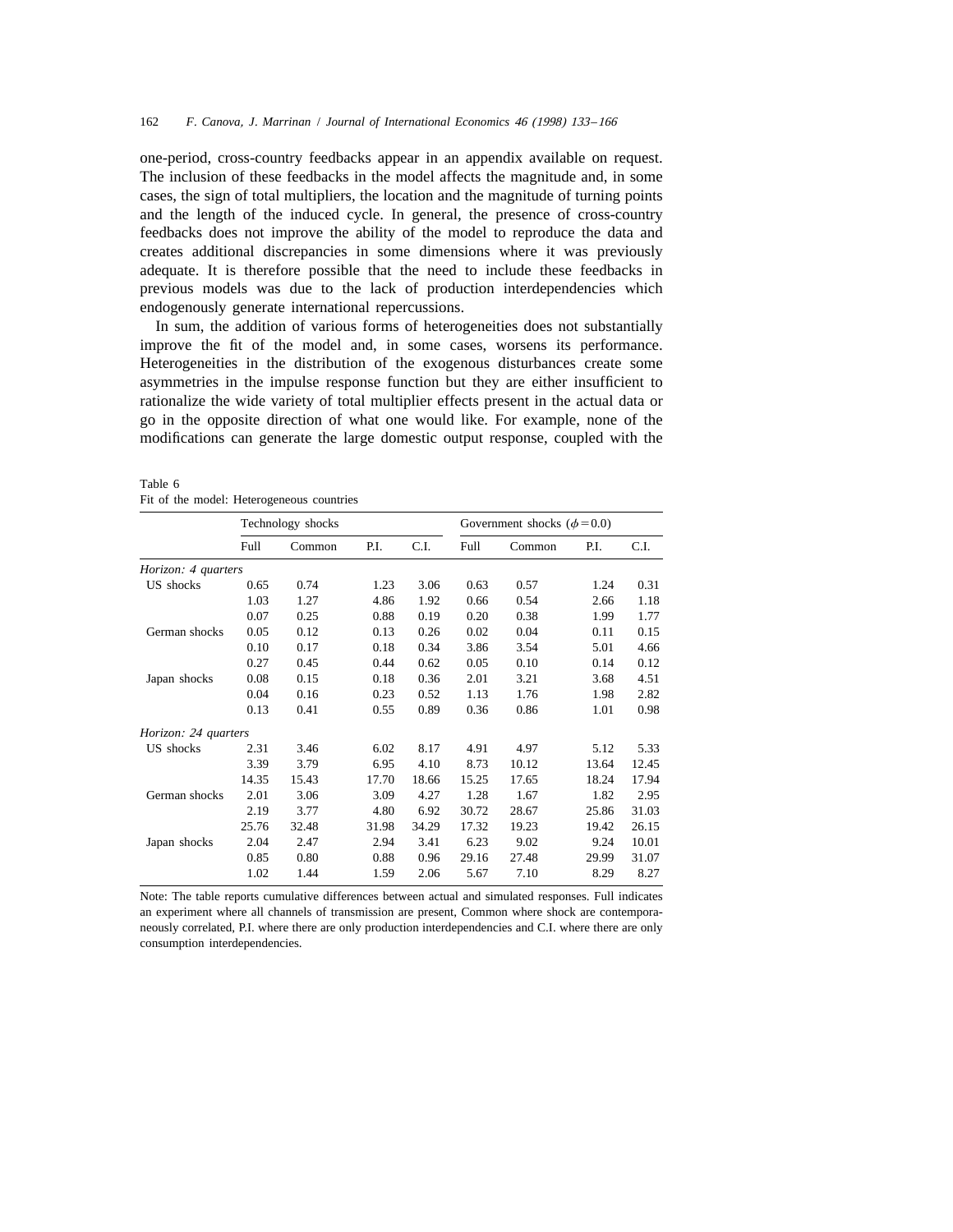modest international transmission effects, observed after Japan output shocks. To quantitatively examine which of the two sources of shocks and which transmission mechanism account better for the actual impulse responses we compute also in this case the cumulative square difference between actual and simulated responses at 4 and 24 quarter horizons. The results are shown in Table 6. With a country-specific parameterization, it is a model with technology disturbances which accounts best for features of the propagation of German and Japan output shocks. Note also that now this specification performs very much like the model with government shocks for the US. Once again the presence of a common component to the shocks is most important in quantitatively reproducing actual data. However, production interdependencies may also play a role in the cross-country transmission of output disturbances.

## **6. Conclusions**

This paper investigates the generation and the transmission of international business cycles using a multi-country general equilibrium model with production and consumption interdependencies. The model features two sources of fluctuations and three types of propagation mechanisms which may transmit disturbances across countries. We show how each of the three channels of transmission works for both types of disturbances and describe the induced cross-country output dynamics. The paper then asks whether the model can account for the transmission of actual output shocks with a realistic parameterization. We show that when countries are symmetric both government and technology disturbances which are moderately correlated across countries can reproduce aspects of the ''locomotive'' role played by the US economy but that they are unable to account for other important features of the actual impulse responses. Quantitatively, the model driven by government disturbances outperforms the one with technology disturbances. Sensitivity analysis demonstrates that the qualitative characteristics of cross-country propagation are largely independent of the parameterization used. Cross-country heterogeneities help to induce some of the asymmetries we see in the data. Also when heterogeneities are present, technology disturbances are more successful than government disturbances in accounting for the data. In general, however, the three countries are too similar to hope that the performance of a symmetric model will be crucially improved by the presence of heterogeneities.

There are at least three modifications which may improve the fit of the model. The first is the inclusion of monetary factors. At least in the case of Germany, monetary policy is used to alter the transmission features of domestic output shocks. The introduction of country-specific monetary factors may therefore improve our understanding of how international cycles are generated and propagated. Second, if countries respond differently to changes in the terms of trade because their size in the world economy differs, an explicit modelling of terms of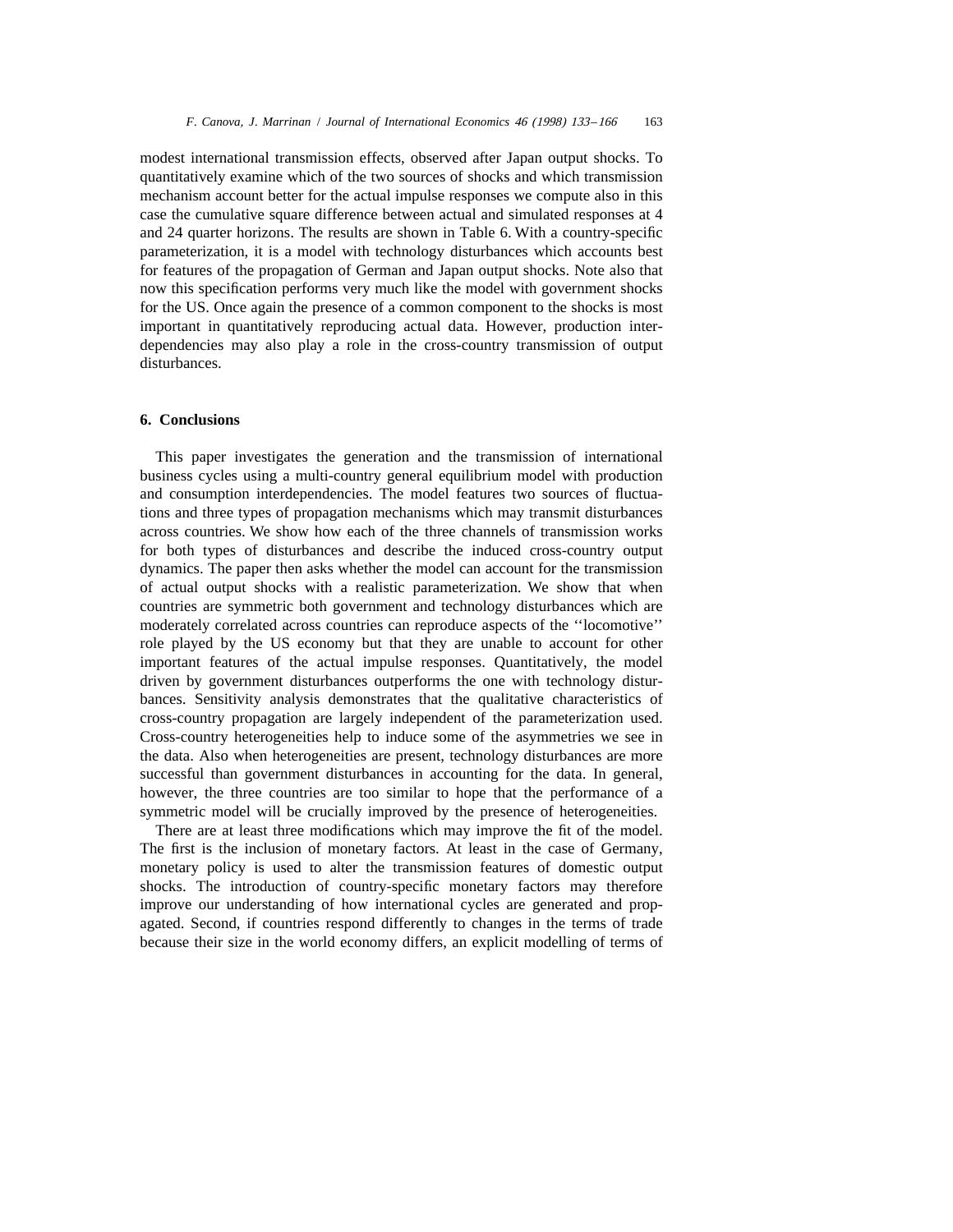trade disturbances may give an additional characterization of the sources of international cycles. Third, in the real world labor market practices differ substantially across countries while in the model competitive labor markets are assumed. The inclusion of heterogeneities in labor markets across countries may be important in generating an asymmetric transmission of shocks.

Because the paper has concentrated attention primarily on output dynamics, it has neglected a wealth of empirical information regarding terms of trade, real interest rates, net exports and hours, which may sharpen our understanding of what is responsible for international business cycles. We plan to examine these implications in future work (see also Canova and De Nicolo', 1995, for a study of the asset price implications of the model).

Finally, the model provides some answers to the policy questions posed in the Introduction. First, because cross-country output dynamics in the short run are almost entirely dominated by the strong common component of the disturbances, the removal of trade barriers across US, Japan and Germany is unlikely to change the way outputs comove and how recessions and expansions spread across countries. Clearly, this does not imply that the changes in trade practices will have no effect on the growth pattern of the three countries. Second, and as a consequence of the above, restricting trade practices may not necessarily stabilize domestic fluctuations and may reduce consumer's welfare. Third, fiscal coordination does not seem responsible for the increased symmetry in world business cycles observed in the 1980s since such a coordination would only affect contemporaneous output comovements and would not change the propagation features of output shocks.

## **Acknowledgements**

An anonymous referee, Marianne Baxter, Hal Cole, Robert Hodrick, Ron Jones, Argia Sordone, Gregor Smith, Alan Stockman, Eric Van Wincoop, Mike Woodford and the participants of seminars at the Federal Reserve of Atlanta, University of Rochester, Queen's University, University of Brescia, University of Rome, IGIER, Federal Reserve Bank of Minneapolis and Northwestern University have provided helpful comments and suggestions. Part of the work was conducted while the first author was also associated with the European University Institute. Financial support from EUI and DGICYT grants is gratefully acknowledged.

#### **References**

Aiyagari, R., Christiano, L., Eichenbaum, M., 1992. The output, employment and interest rate effects of government consumption. Journal of Monetary Economics 30, 73–86.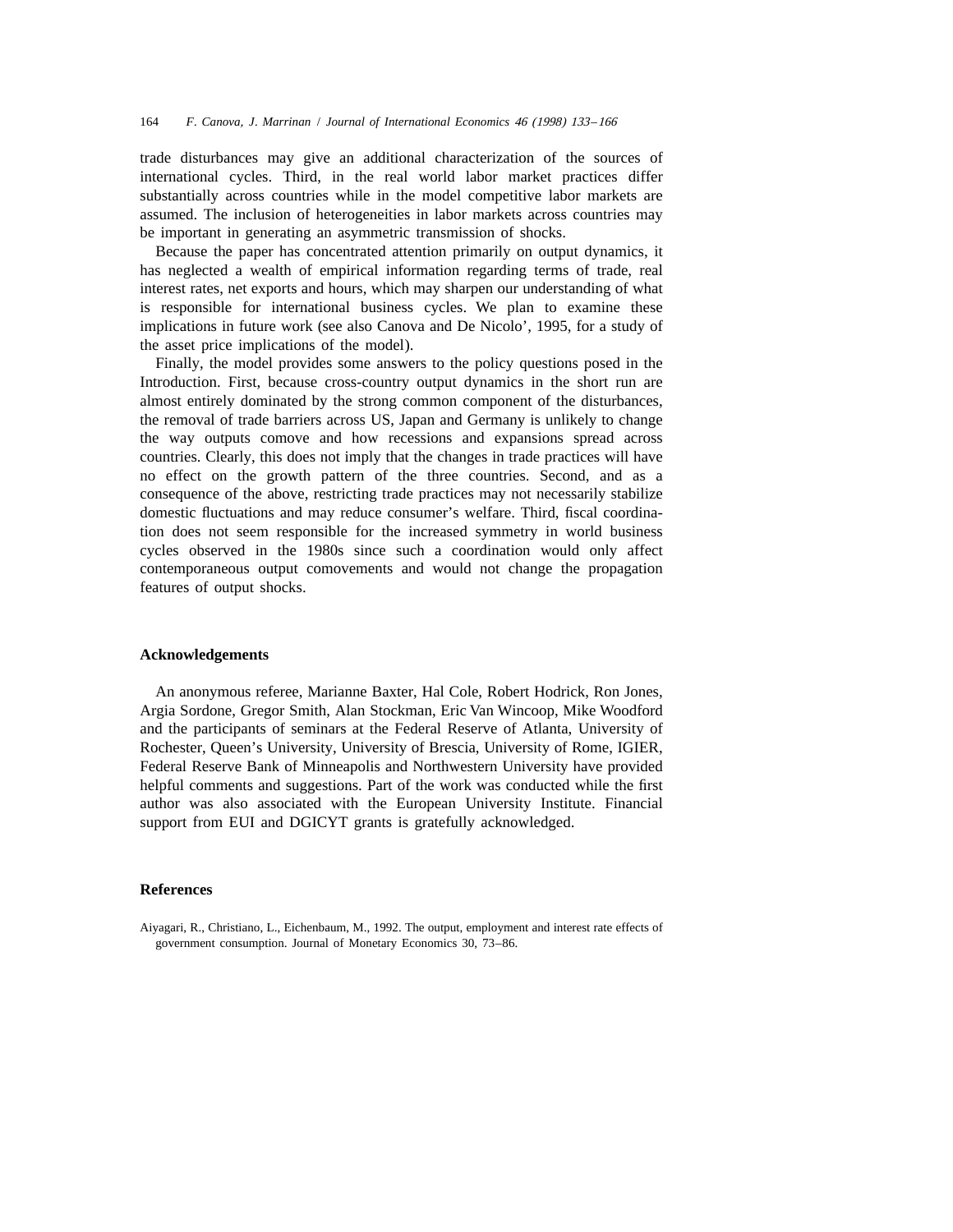- Amhed, S., Ickes, B., Wang, P., Yoo, B., 1993. International business cycles. American Economic Review 83, 335–359.
- Ashauer, D., 1989. Is public expenditure productive?. Journal of Monetary Economics 23, 177–200.
- Backus, D., Kehoe, P., 1992. International evidence on the historical properties of business cycles. American Economic Review 82, 864–888.
- Backus, D., Kehoe, P., Kydland, F., 1992. International business cycles. Journal of Political Economy 100, 735–775.
- Backus, D., Kehoe, P., Kydland, F., 1993. The dynamics of the trade balance and the terms of trade: The J-curve?. American Economic Review 84, 84–103.
- Backus, D., Kehoe, P., Kydland, F., 1995. International business cycles: Theory and evidence. In: Cooley, T. (Ed.), Frontiers of Business Cycle Research. Princeton University Press, pp. 331–356.
- Baxter, M., Crucini, M., 1993. Explaining savings and investment correlations. American Economic Review 83, 416–436.
- Baxter, M., Crucini, M., 1995. Business cycle and the asset structure of foreign trade. International Economic Review 36, 821–854.
- Baxter, M., King, R., 1993. Fiscal policy in general equilibrium. American Economic Review 83, 315–334.
- Baxter, M., Stockman, A., 1989. Business cycles and the exchange rate regime: Some international evidence. Journal of Monetary Economics 23, 377–400.
- Blackburn, Ravn, 1992. Business cycles in the United Kingdom: Facts and fictions, economics. Economica 59, 383–401.
- Blanchard, O., 1989. A traditional interpretation of macroeconomic fluctuations. American Economic Review 79 (5), 1146–1164.
- Brown, D., Gibbons, M., 1985. A simple econometric approach for utility based asset pricing models. Journal of Finance 40, 359–381.
- Canova, F., 1991. Sources of financial crises: Pre and post Fed evidence. International Economic Review 32, 689–713.
- Canova, F., 1994. Detrending and business cycle facts. Journal of Monetary Economics (forthcoming).
- Canova, F., Dellas, H., 1993. Trade interdependence and international business cycle. Journal of International Economics 34, 23–49.
- Canova, F., De Nicolo', G., 1995. Stock returns and business cycles: A structural approach. European Economic Review 39, 981–1016.
- Cantor, R., Mark, N., 1988. International debt and world business fluctuations. International Economic Review 29, 493–507.
- Cardia, E., 1991. The dynamics of a small open economy in response to monetary, fiscal and productivity shocks. Journal of Monetary Economics 28, 411–434.
- Christiano, L., Eichenbaum, M., 1992. Current real business cycle theories and aggregate labor market fluctuations. American Economic Review 82, 430–450.
- Cogley, T., Nason, J., 1995. Output dynamics in real business cycle modes. American Economic Review 85, 92–511.
- Cole, H., Obstfeld, M., 1991. Commodity trade and international risk sharing. Journal of Monetary Economics 28, 3–24.
- Cooley, T., Ohanian, L., 1991. The cyclical behavior of prices. Journal of Monetary Economics 28,  $25 - 60.$
- Costello, D., 1991. Trade in intermediate goods and international business cycles. University of Florida, manuscript.
- Crucini and Baxter, 1995. Business cycles and the asset structure of foreign trade. International Economic Review 36, 821–854.
- Danthine, J.P., Donaldson, J., 1986. Inflation and asset prices in a exchange economy. Econometrica 54, 585–605.
- Dotsey, M., 1990. The effects of production taxes in a stochastic growth model. American Economic Review 80 (5), 1168–1182.